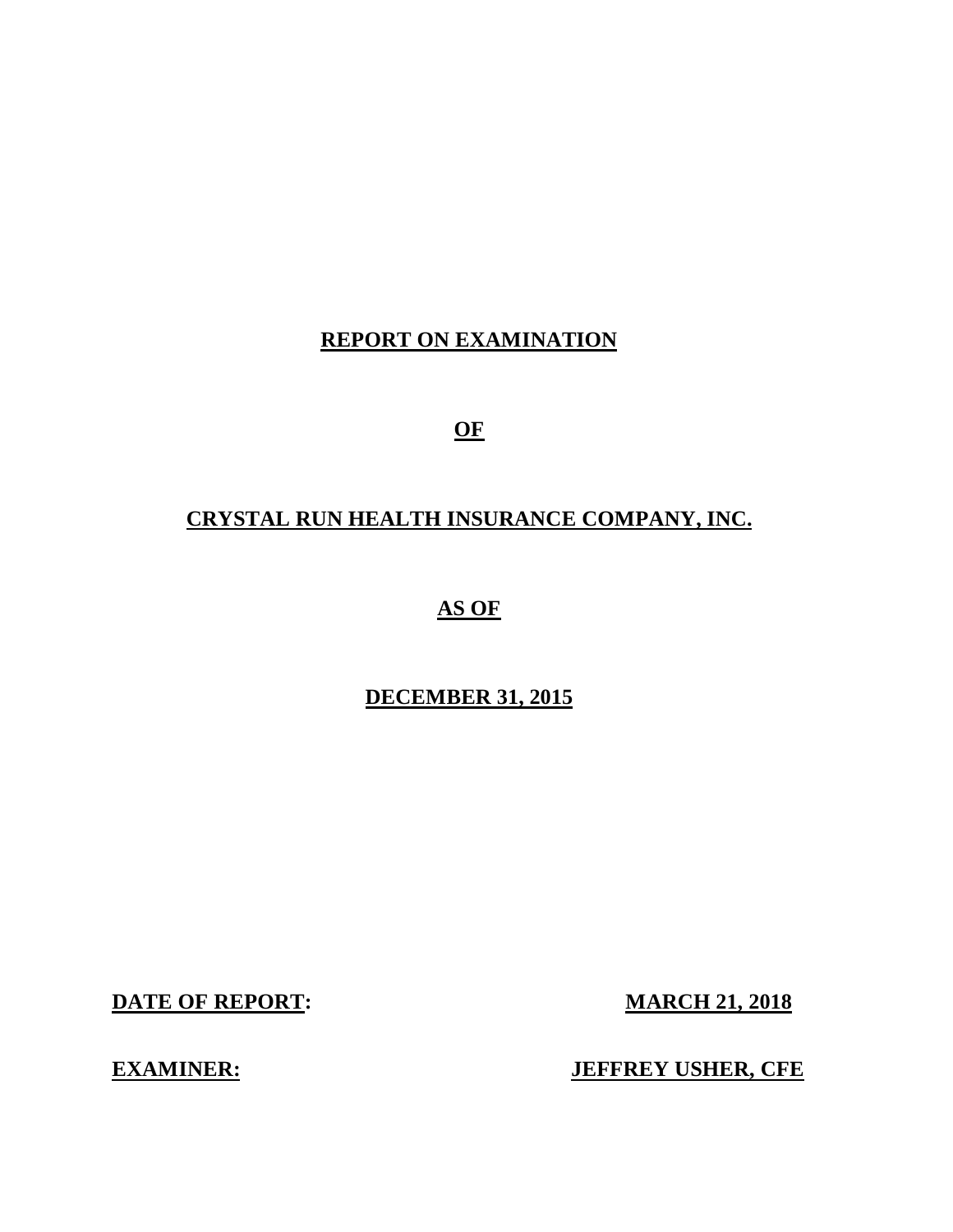### **TABLE OF CONTENTS**

| <u>ITEM NO.</u>  |                                                                           | PAGE NO. |
|------------------|---------------------------------------------------------------------------|----------|
| 1.               | Scope of the examination                                                  | 3        |
| 2.               | Description of the Company                                                | 5        |
|                  | A. Corporate governance                                                   | 6        |
|                  | B. Territory and plan of operation                                        | 9        |
|                  | C. Reinsurance                                                            | 10       |
|                  | D. Holding company system                                                 | 11       |
|                  | E. Significant operating ratios                                           | 15       |
| 3.               | Medical loss ratio reporting                                              | 16       |
|                  | A. Medical loss ratio reporting form                                      | 17       |
|                  | B. Medical loss ratio numerator                                           | 19       |
|                  | C. Medical loss ratio denominator                                         | 19       |
|                  | D. Credibility adjustment                                                 | 19       |
| $\overline{4}$ . | <b>Financial statements</b>                                               | 20       |
|                  | A. Balance sheet                                                          | 21       |
|                  | B. Statement of revenue and expenses and change<br>in capital and surplus | 22       |
| 5.               | Subsequent events                                                         | 23       |
| 6.               | Summary of comments and recommendations                                   | 26       |
|                  |                                                                           |          |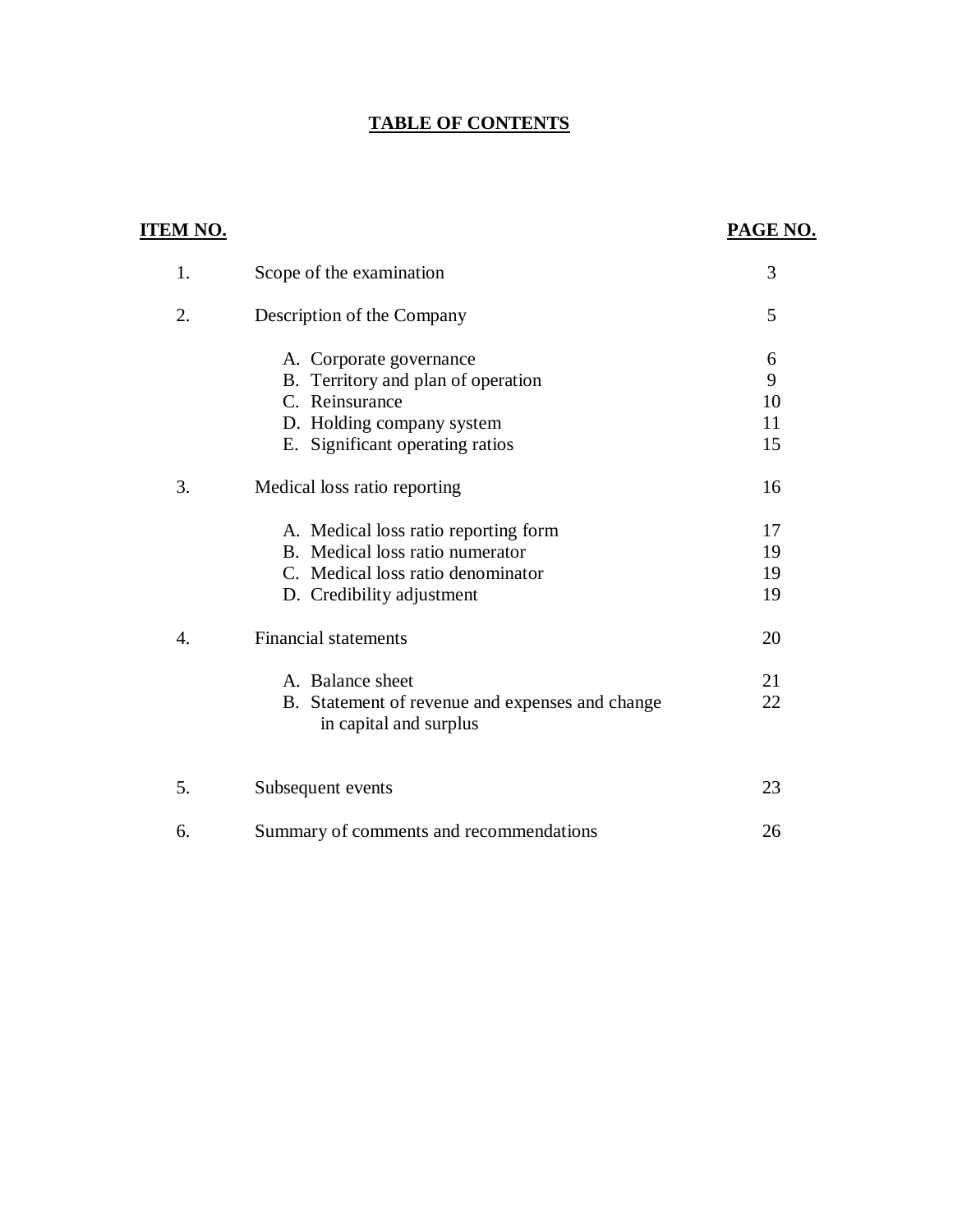

# NEW YORK STATE<br>DEPARTMENT<sub>of</sub><br>FINANCIAL SERVICES

 Andrew M. Cuomo Governor

Maria T. Vullo Superintendent

March 21, 2018

 Honorable Maria T. Vullo Superintendent of Financial Services Albany, New York 12257

Madam:

 Pursuant to the provisions of the New York Insurance Law, and acting in accordance with the instructions contained in Appointment Number 31516, dated August 4, 2016, attached hereto, I have made an examination into the financial condition and affairs of Crystal Run Health Insurance Company, Inc. a for-profit stock company licensed pursuant to the provisions of Article 42 of the New York Insurance Law, as of December 31, 2015. The following report is respectfully submitted thereon.

 Company, Inc., located at 109 Rykowski Lane, Middletown, NY. The examination was conducted at the home office of Crystal Run Health Insurance

 Wherever the designations the "Company" or "CRHIC" appear herein, without qualification, they should be understood to indicate Crystal Run Health Insurance Company, Inc.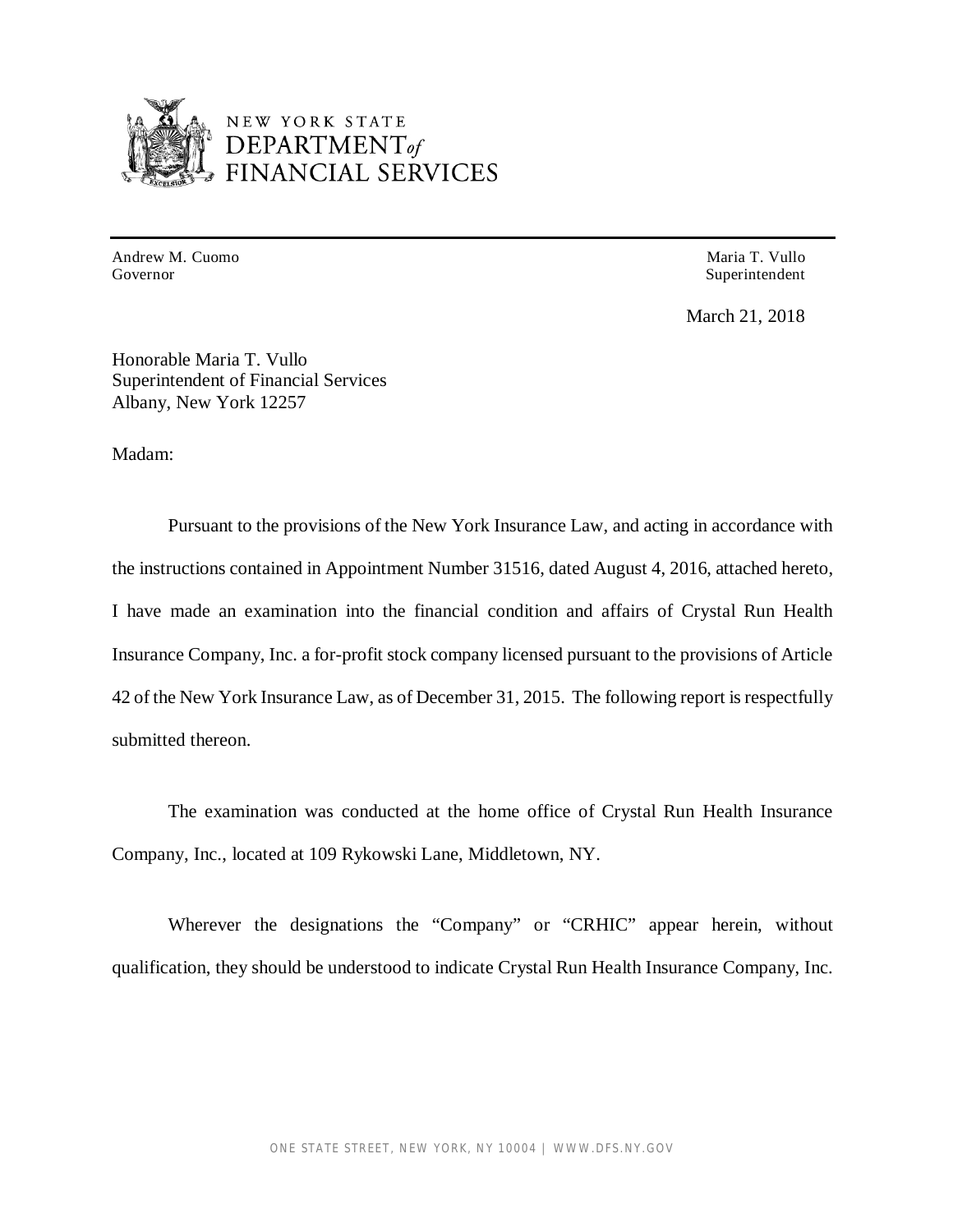Wherever the designation the "Crystal Run Companies" appears herein, without qualification, it should be understood to indicate Crystal Run Health Insurance Company, Inc. and Crystal Run Health Plan, LLC, collectively.

 Wherever the designation "CRHG" appears herein, without qualification, it should be understood to indicate Crystal Run Health Group, LLC, the immediate parent of the Crystal Run Companies.

 Wherever the designation "CRHLLP" appears herein, without qualification, it should be understood to indicate Crystal Run Healthcare, LLP, the ultimate parent.

 Wherever the designation the "Department" appears herein, without qualification, it should be understood to indicate the New York State Department of Financial Services.

 A separate market conduct examination was conducted as of December 31, 2015, to review the manner in which the Crystal Run Companies conducted their business practices and fulfilled their contractual obligations to policyholders and claimants. A separate report has been submitted thereon.

 A concurrent financial examination was also made of Crystal Run Health Plan, LLC ("CRHP"), a for-profit health maintenance organization (HMO) licensed pursuant to the provisions of Article 44 of the New York State Public Health Law. This company is an affiliate within the Crystal Run Health Care Holding company system as detailed herein. A separate report thereon has been submitted for CRHP.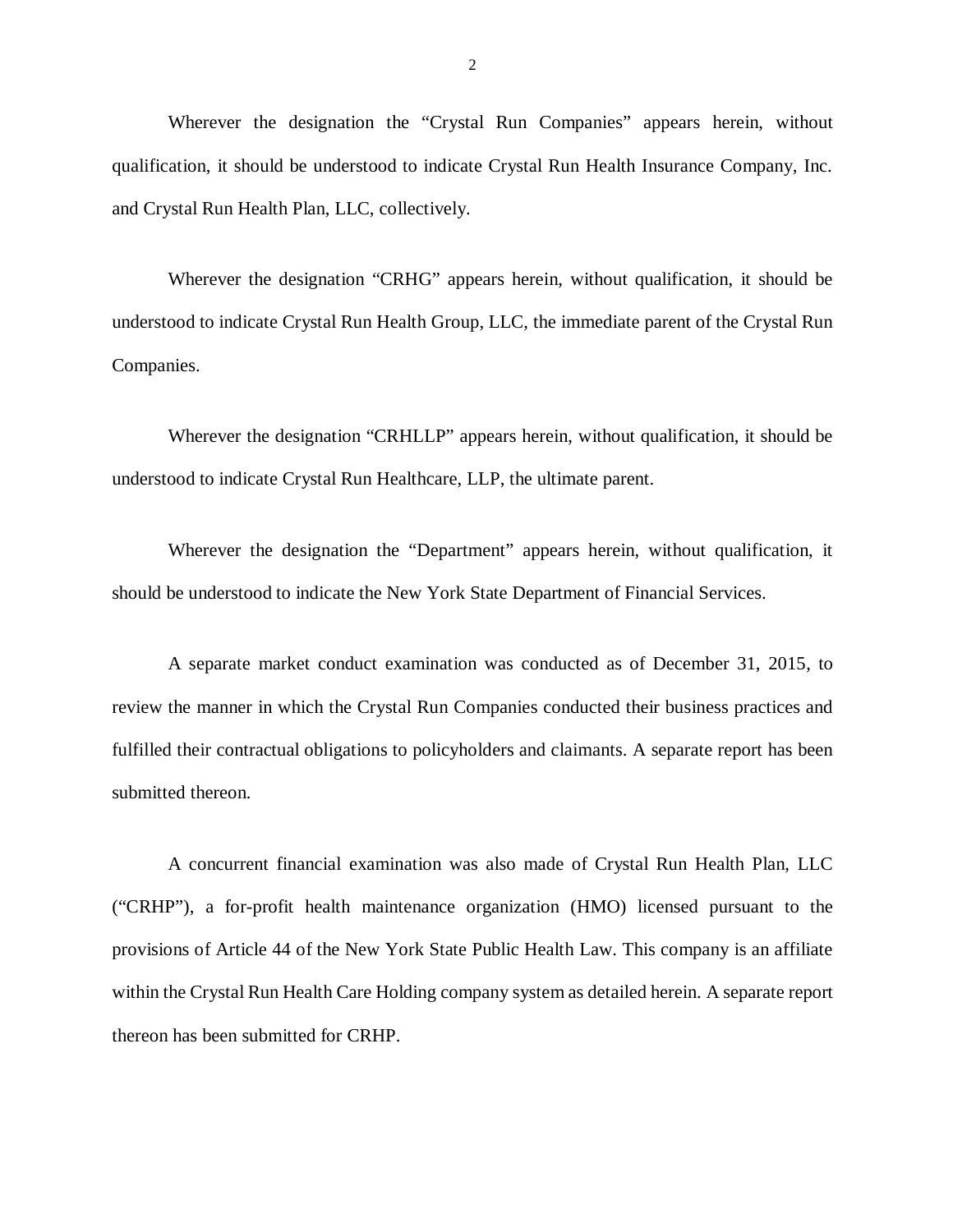#### **1. SCOPE OF THE EXAMINATION**

 This is the first examination of Crystal Run Health Insurance Company, Inc. An "on organization" was conducted as of Dec. 10, 2014, with the Report on Examination filed on December 29, 2014. This examination was conducted as a financial examination as such term is defined in the National Association of Insurance Commissioners ("NAIC") *Financial Condition*  Examiners Handbook, 2016 Edition (the "Handbook") and covered the period from January 1, 2015 through December 31, 2015. The examination was conducted observing the guidelines and procedures in the Handbook. Where deemed appropriate by the examiner, transactions occurring subsequent to December 31, 2015 were also reviewed.

 The examination was conducted on a risk-focused basis in accordance with the provisions of the Handbook, which provides guidance for the establishment of an examination plan based on the examiner's assessment of risk in CRHIC's operations and utilizes that evaluation in formulating the nature and extent of the examination. The examiner planned and performed the examination to evaluate the Company's current financial condition, as well as to identify prospective risks that may threaten the future solvency of CRHIC.

 The examiner identified key processes, assessed the risks within those processes and assessed the internal control systems and procedures used to mitigate those risks. The examination also included an assessment of the principles used and significant estimates made by management, an evaluation of the overall financial statement presentation, and determined management's compliance with the Department's statutes and guidelines, Statutory Accounting Principles, as adopted by the Department, and NAIC Annual Statement instructions.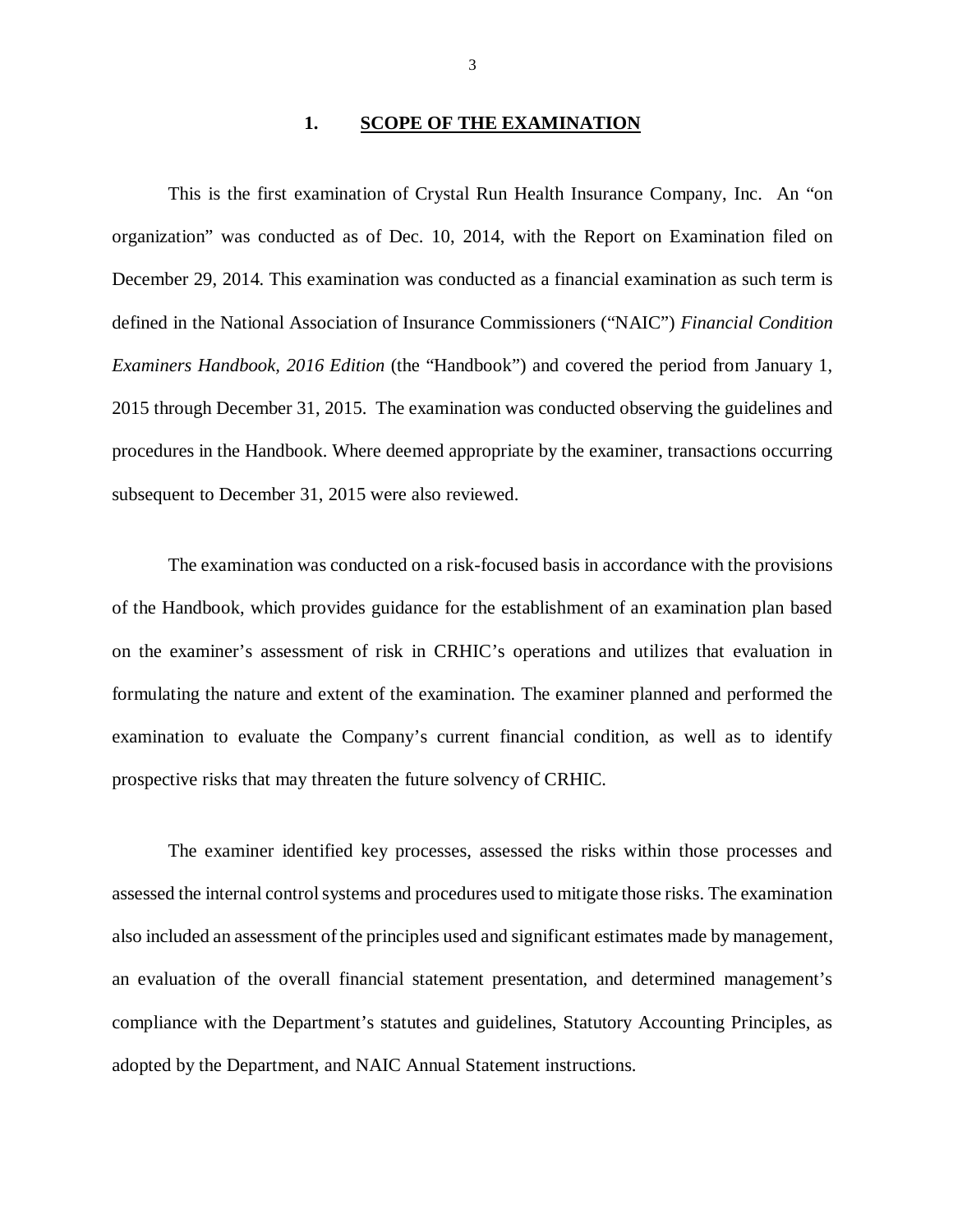Information concerning the Company's organizational structure, business approach and control environment were utilized to develop the examination approach. The examination evaluated the Company's risks and management activities in accordance with the NAIC's nine branded risk categories.

These categories are as follows:

- Pricing/Underwriting
- Reserving
- Operational
- Strategic
- Credit
- Market
- Liquidity
- Legal
- Reputational

The examination also evaluated the Company's critical risk categories in accordance with

the NAIC's ten critical risk categories. These categories are as follows:

- Valuation/Impairment of Complex or Subjectively Valued Invested Assets
- Liquidity Considerations
- Appropriateness of Investment Portfolio and Strategy
- Appropriateness /Adequacy of Reinsurance Program
- Reinsurance Reporting and Collectability
- Underwriting and Pricing Strategy/Quality
- Reserve Data
- Reserve Adequacy
- Related Party/Holding Company Consideration
- Capital Management

 The Company was audited for calendar year 2015 by the accounting firm of PKF O'Connor Davies. The Company received an unmodified opinion for 2015. Certain audit work papers of PKF O'Connor Davies were reviewed and relied upon in conjunction with this examination.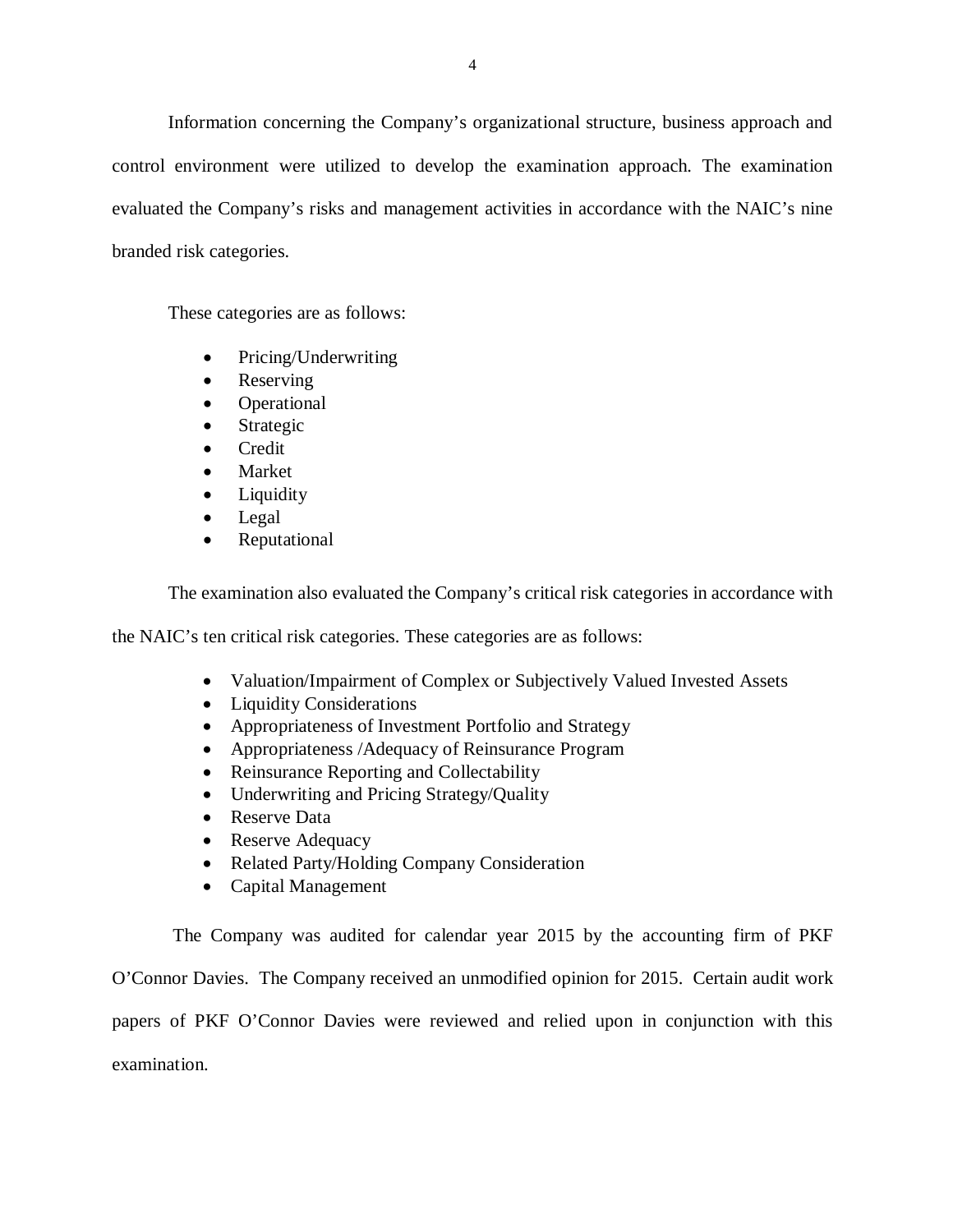<span id="page-6-0"></span> During the examination, a review was made of the Company's IT systems and operations on a risk-focused basis, in accordance with the provisions of the Handbook.

 This report on examination is confined to financial statements and comments on those matters which involve departures from laws, regulations or rules, or which require explanation or description.

#### **2. DESCRIPTION OF THE COMPANY**

 Crystal Run Health Insurance Company, Inc. was incorporated on December 2, 2013, as a for-profit accident and health insurer. The Company was licensed on December 31, 2014, pursuant to Article 42 of the New York Insurance Law to write insurance business as defined under Section 1113(a)(3)(i) of the New York Insurance Law. The Company operates as for-profit accident and health insurer, and commenced operations on June 1, 2015.

 On July 23, 2014, the Company issued to CRHG, the immediate parent of CRHIC, 100,000 shares of capital stock with a par value of \$2.00 per share, for a price of \$68 per share resulting in an aggregate purchase price of \$6,800,000. The total investment consisted of paid in capital of \$200,000 and contributed surplus of \$6,600,000.

 The Company's authorized control level Risk-Based Capital ("RBC") was \$304,630 as of December 31, 2015. Its total adjusted capital was \$2,411,133, yielding an RBC ratio of 791.50% at December 31, 2015.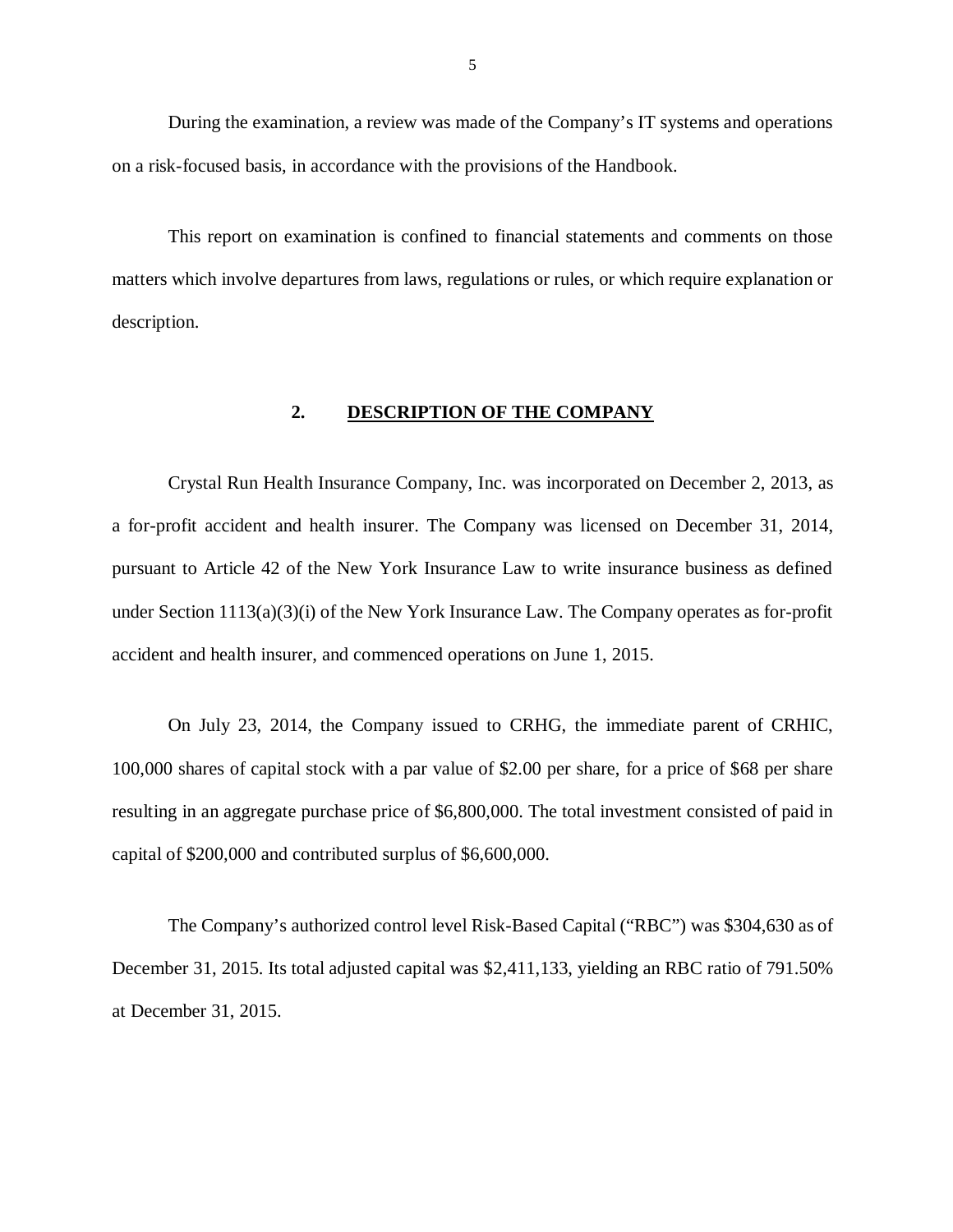#### A. Corporate Governance

 Pursuant to the Company's charter and by-laws, management of the Company is to be vested in a board of directors consisting of no less than seven (7) and no more than twelve (12) directors. As of December 31, 2015, the directors consisted of nine (9) members as set forth below:

| <b>Name and Residence</b>         | <b>Principal Business Affiliation</b>                  |
|-----------------------------------|--------------------------------------------------------|
| <b>Scott Hines</b>                | <b>Medical Director/Division</b><br>Leader,            |
| Slate Hill, NY                    | Crystal Run Healthcare LLP                             |
| David Jaeger<br>Monroe, NY        | Division Leader,<br>Crystal Run Healthcare LLP         |
| Gnanamba Kondagunta<br>Goshen, NY | Division Leader,<br>Crystal Run Healthcare LLP         |
| Michelle Koury<br>Goshen, NY      | Chief Operating Officer,<br>Crystal Run Healthcare LLP |
| Jonathan Nasser, MD               | <b>Medical Director/Division</b>                       |
| Goshen, NY                        | Leader,<br>Crystal Run Healthcare LLP                  |
| Laura Nicoll                      | <b>Medical Director/Division</b>                       |
| Monroe, NY                        | Leader,<br>Crystal Run Healthcare LLP                  |
| Douglas Sansted<br>Westport, CT   | Chief Legal Officer,<br>Crystal Run Healthcare LLP     |
| Gregory Spencer, MD<br>Goshen, NY | Chief Medical Officer,<br>Crystal Run Healthcare LLP   |
| Hal Teitelbaum, MD                | <b>Chief Executive</b><br>Officer/Managing Partner,    |
| White Lake, NY                    | Crystal Run Healthcare LLP                             |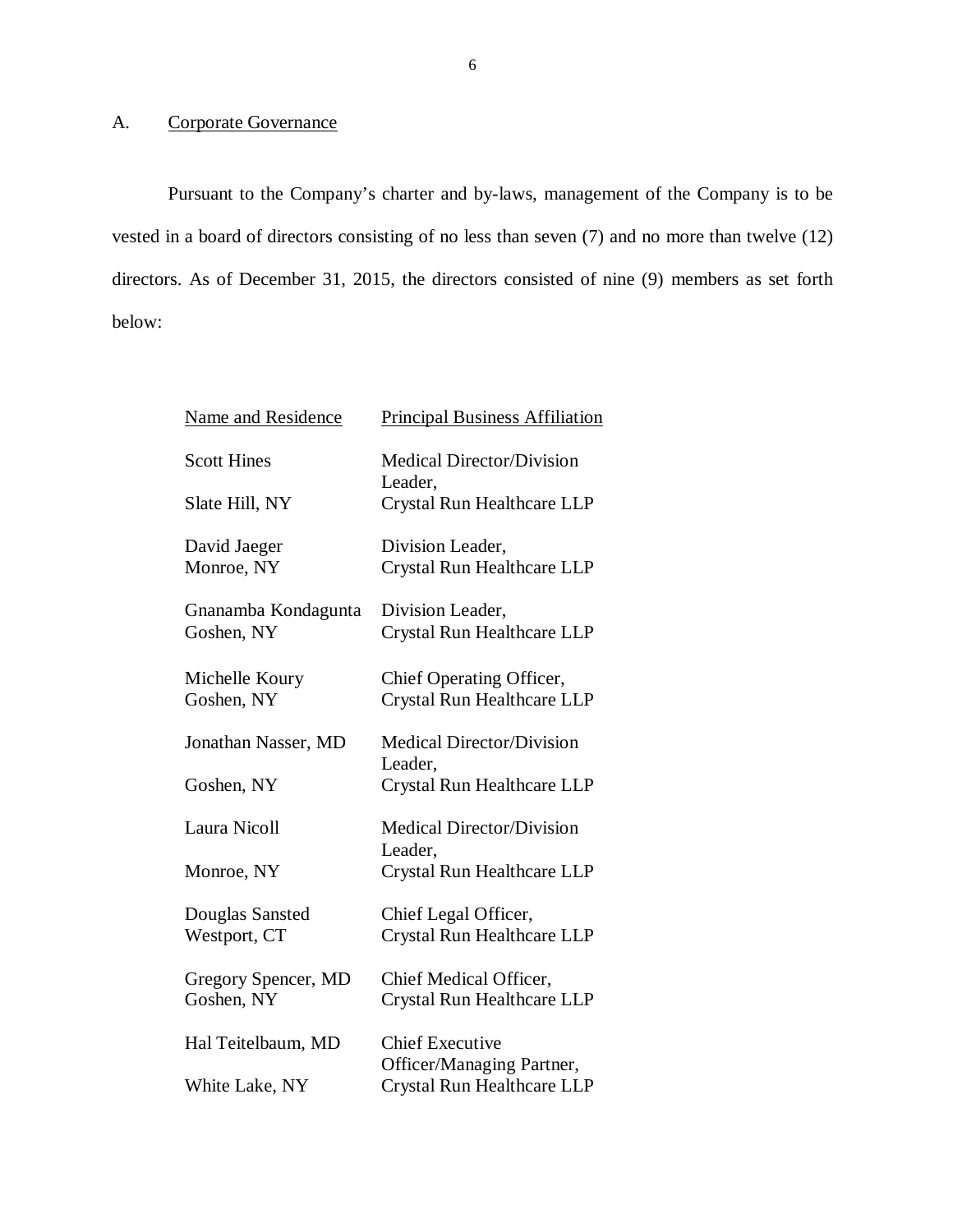The officers of CRHIC included the following individuals:

| Name                | Title                             |
|---------------------|-----------------------------------|
| Hal Teitelbaum, MD  | President                         |
| Stephen A. Zeng     | Interim Executive Director & Vice |
|                     | <b>President of Finance</b>       |
| Kathleen Owens      | <b>Chief Compliance Officer</b>   |
| Jonathan Nasser, MD | <b>Chief Medical Officer</b>      |
| Michelle Reay       | <b>Vice President Operations</b>  |
| Douglas Sansted     | Secretary                         |
| Greg Spencer, MD    | <b>Assistant Secretary</b>        |
| Michelle Koury, MD  | Treasurer                         |

Enterprise Risk Management (ERM)

Part 82.2(a) of Insurance Regulation No. 203 (11 NYCRR 82) states in part:

 "Pursuant to Insurance Law sections 1503(b), 1604(b), and 1717(b), an entity shall adopt a formal enterprise risk management function that identifies, assesses, monitors, and manages enterprise risk. Except as provided in subdivision (c) of this section, a domestic insurer that is not a member of a holding company system, an article 16 system, or an article 17 system also shall adopt such a formal enterprise risk management function. The enterprise risk management function shall be appropriate for the nature, scale, and complexity of the risk…"

In accordance with Insurance Regulation No. 203 (11 NYCRR 82) "Enterprise Risk

Management and Own Risk and Solvency Assessment," the Company's ultimate parent, Crystal

Run Healthcare, LLP, is required to adopt a formal enterprise risk management function effective

December 31, 2014. CRHIC did not have an ERM framework in place during the examination

period to proactively identify and mitigate various business risks, including prospective business

risks.

risks.<br>It is recommended that CRHIC comply with Part 82.2(a) of Insurance Regulation No. 203

(11 NYCRR 82) by adopting a formal enterprise risk management function.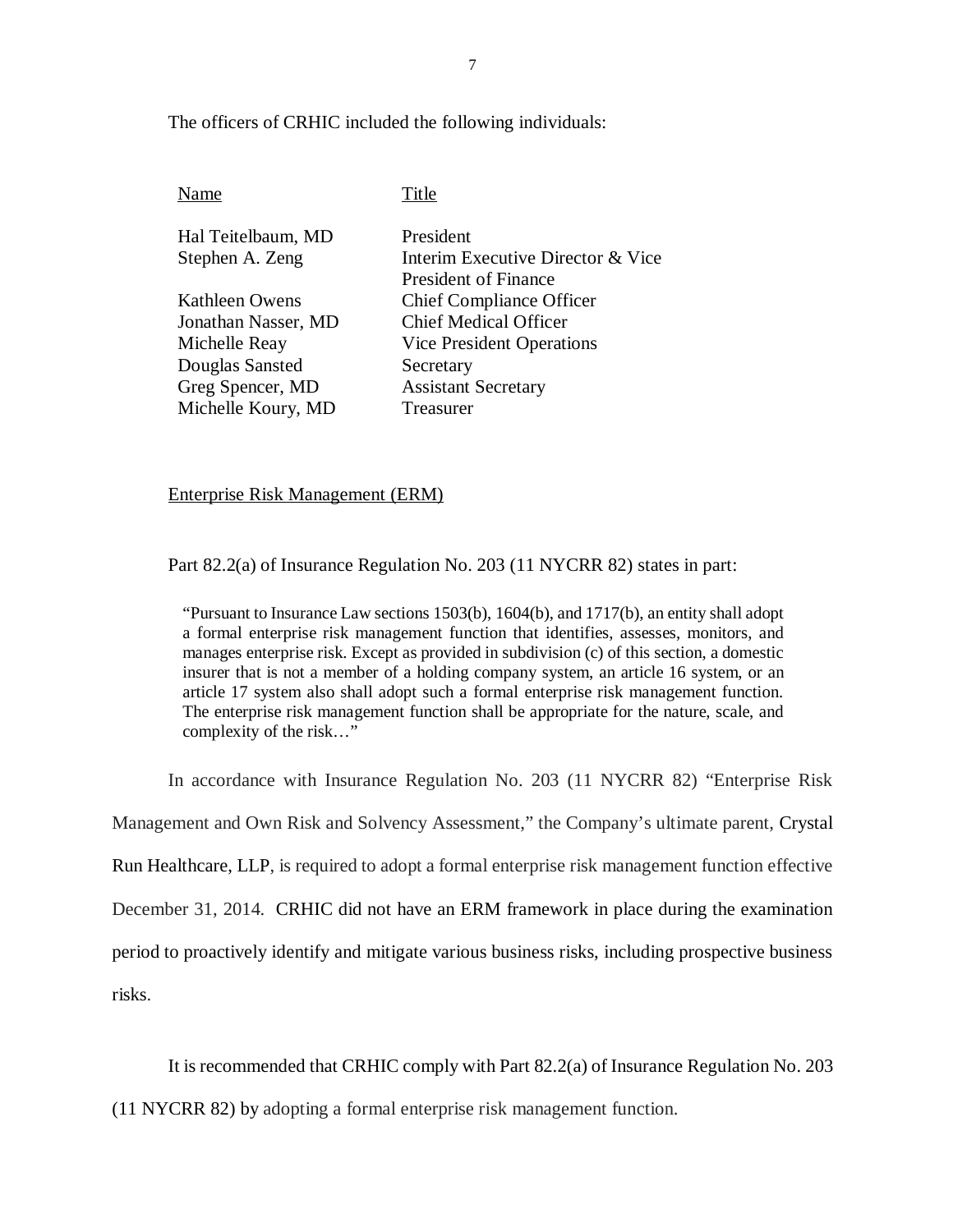#### Internal Audit Department (IAD)

The Crystal Run Companies do not have an Internal Audit Department.

#### **Insurance Regulation No. 118**

Part 89.1(c) of Insurance Regulation No. 118 (11 NYCRR 89) states:

 "Audit committee means a committee (or equivalent body) established by the board of directors of a company for the purpose of overseeing the accounting and financial reporting processes of a company or group of companies, and auditing of financial statements of the company or group of affected companies provided that: …

 (3) for a company that does not otherwise designate an audit committee, the company's entire board of directors shall constitute the audit committee.

Part 89.2(c) of Insurance Regulation No. 118 (11 NYCRR 89) states:

 "Every company required to file an annual audited financial report pursuant to this Part shall designate a group of individuals to constitute its audit committee."

 The Company's Parent, CRHG, as well as its ultimate parent, CRH, are both non-publicly traded companies and therefore not subject to the Sarbanes-Oxley Act of 2002. However, the ultimate parent and the New York entities are subject to the provisions of Insurance Regulation No. 118. Insurance Regulation No. 118 (11 NYCRR 89) – "Audited Financial Statements," is similar to the NAIC's Model Audit Rule ("MAR"), and applies to certain New York regulated entities, including CRHIC. Insurance Regulation No. 118 became effective January 1, 2010.

 The Crystal Run Companies have not formally designated the Company's Board of Directors or a group of individuals to constitute its audit committee, as required by the cited regulation.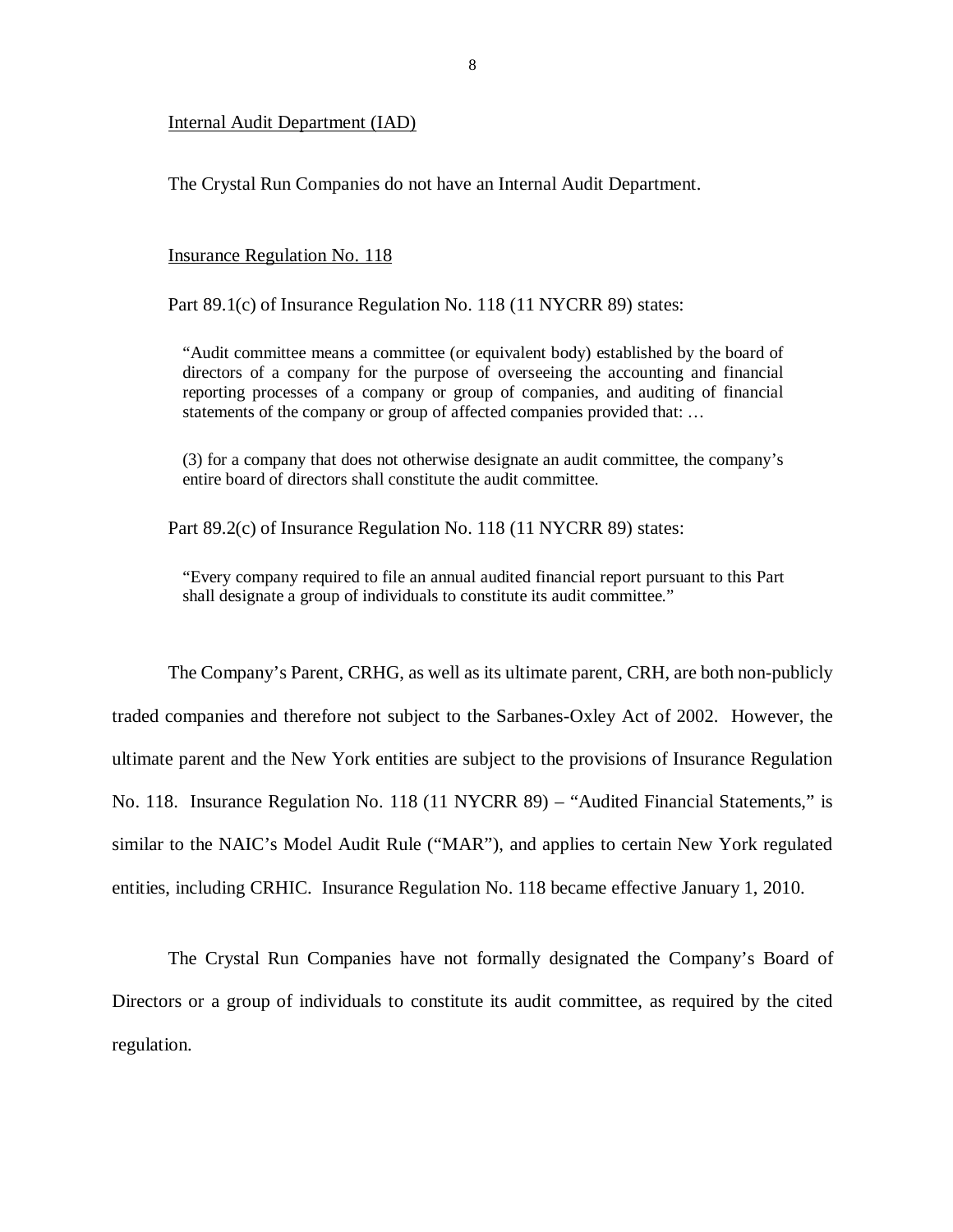It is recommended that the Crystal Run Companies comply with Part 89.2(c) of Insurance Regulation No. 118 (11 NYCRR 89.2) by formally designating each respective company's entire Board of Directors or a group of individuals to constitute its audit committee.

#### B. Territory and Plan of Operation

 The Company entered into a commitment with the Department, upon licensure, to maintain a net premium to surplus ratio of not more than 8:1 for Exclusive Provider Organization ("EPO") and Preferred Provider Organization ("PPO") products, and not more than 4:1 for other than EPO and PPO products. The CRHIC net premium to capital and surplus ratio as of December 31, 2015 was 0.884 to 1, in compliance with CRHIC's commitment. CRHIC began offering products with an effective date of June 1, 2015. During 2015, the Company wrote small group coverage "Off Exchange" and experience rated large group business.

During the year 2015, enrollment in New York by county and product type was as follows:

|          | <b>CRHIC 2015 Enrollment</b> |                        |                 |       |
|----------|------------------------------|------------------------|-----------------|-------|
| County   | <b>EPO</b>                   | <b>EPO Small Group</b> | PPO Small Group | Total |
|          | Large Group                  | Off-Exchange           | Off-Exchange    |       |
| Orange   | 515                          | 1,139                  |                 | 1,674 |
| Sullivan | 26                           | 194                    |                 | 220   |
| Total    | 541                          | 1,333                  |                 | 1.894 |

The Company contracted with licensed brokers for the production of its business.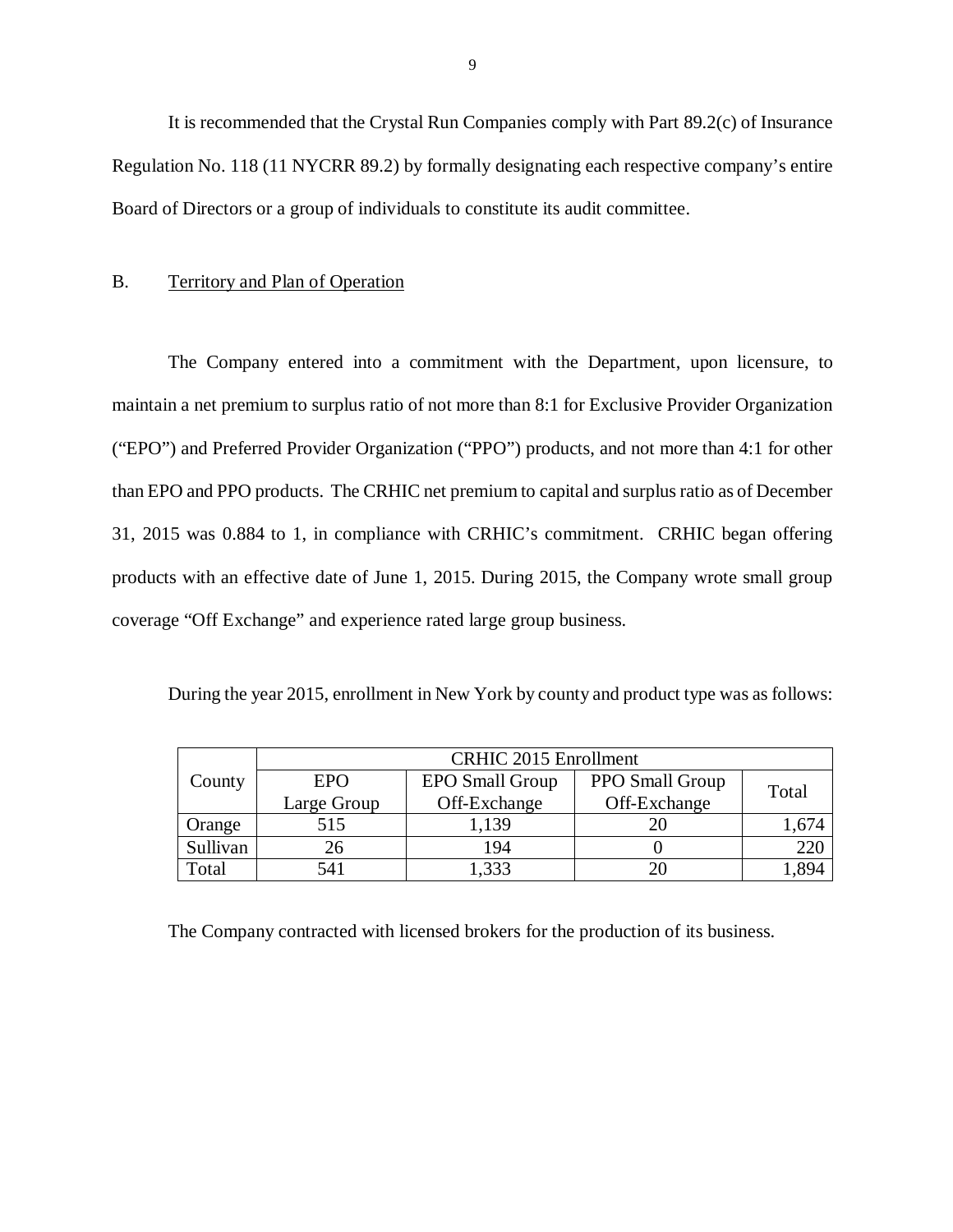#### Reinsurance

# <span id="page-11-0"></span>C. <u>Reinsurance</u><br>i. Assumed Reinsurance

The Company did not assume any business during the examination period.

#### ii. Ceded Reinsurance

 On December 31, 2015, the Company had a reinsurance agreement with Everest Insurance Company ("Everest"), an authorized reinsurer. The coverage gives the Company unlimited coverage up to 90% of claims incurred with a deductible of \$200,000 per Covered Person.

 The reinsurance agreement contained all the required standard clauses, including the insolvency clause required by Section 1308(a)(2)(A) of the New York Insurance Law.

 On June 1, 2016, the Company initiated a new reinsurance policy with Zurich American Insurance Company ("Zurich"). The Zurich policy replaced the Everest policy and has the same coverage limits.

 The reinsurance agreement contains all the required standard clauses, including the insolvency clause required by Section 1308(a)(2)(A) of the New York Insurance Law.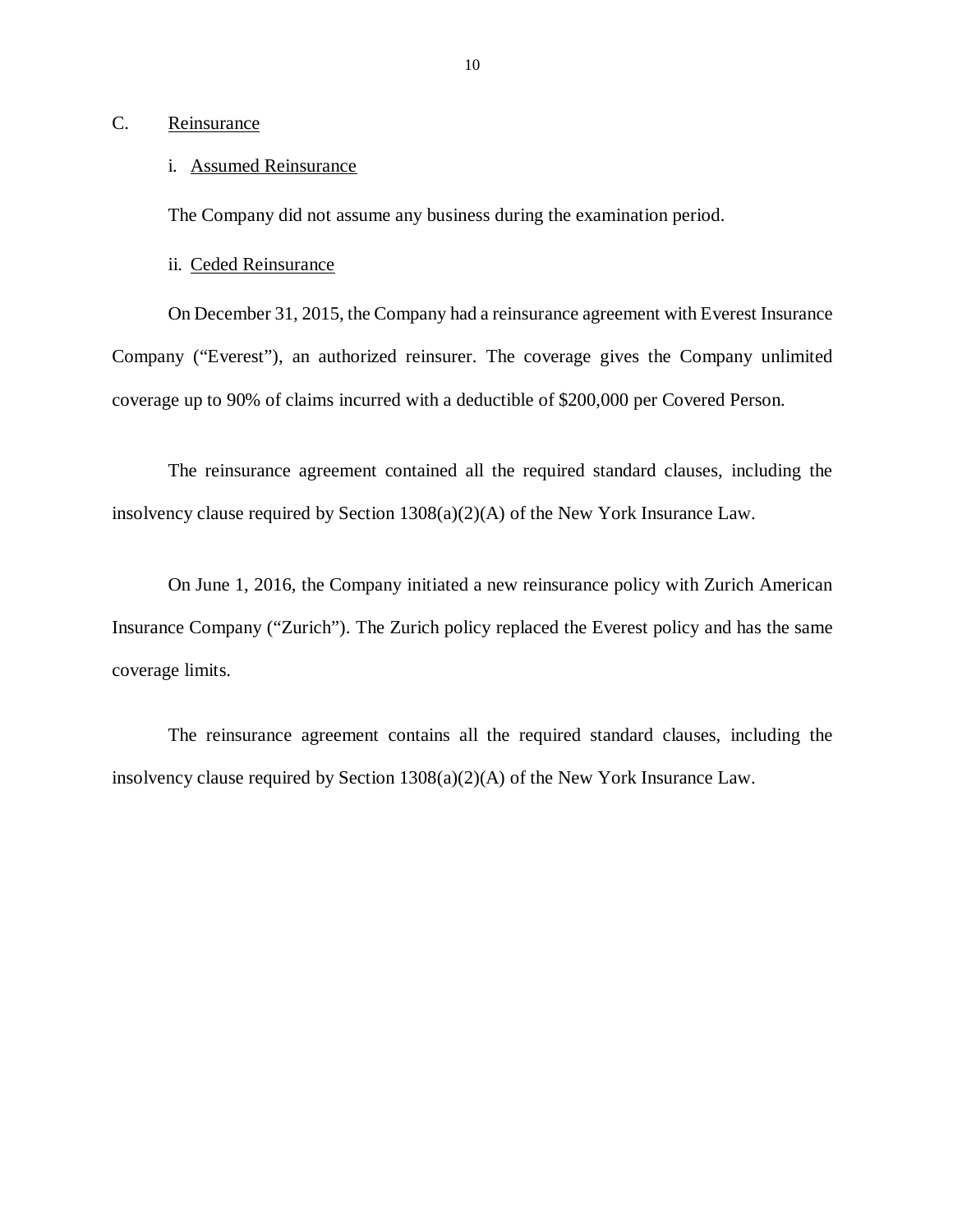#### <span id="page-12-0"></span>D. Holding Company System

 partner of Crystal Run Healthcare LLP (individually) are subscribers in Crystal Run

Reciprocal Risk Retention Group.

 Below is a chart of the holding company system applicable to the Company and its related parties, as of the examination date:

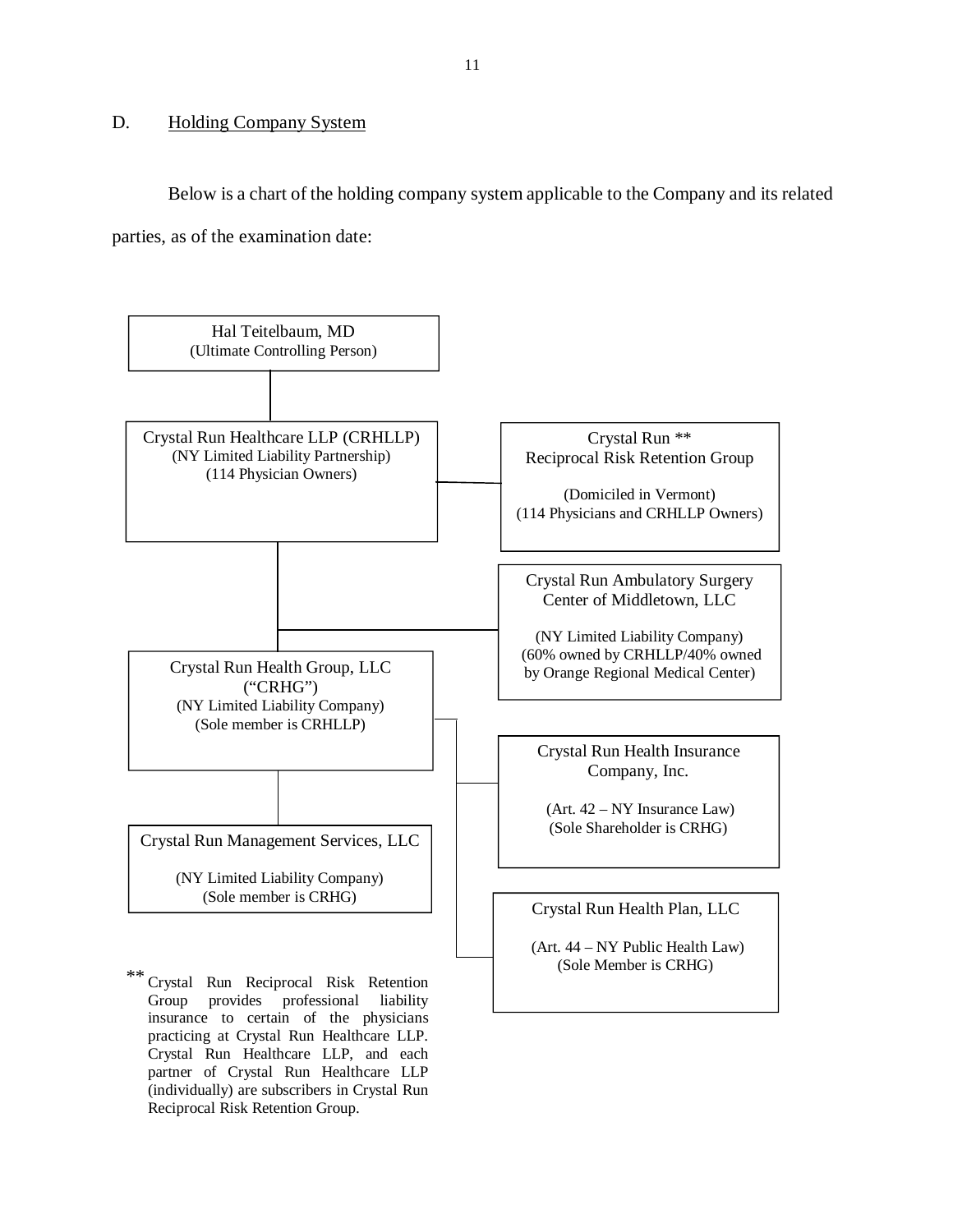Hal Teitelbaum, MD, is deemed the ultimate controlling person in CRHIC's holding company system because he is the managing partner of Crystal Run Healthcare LLP ("CRHLLP").

 CRHLLP is a New York limited liability partnership and a multi-specialty physician practice, with a principal business address of 155 Crystal Run Road, Middletown, NY 10941. CRHLLP is owned by 114 physician partners, each of whom holds an equal partnership interest.

 Crystal Run Reciprocal Risk Retention Group ("CRRRG") is 100% held by CRHLLP. CRRRG is domiciled in Vermont and writes malpractice coverage for CRHLLP, its 114 physician owners and most of CRHLLP's employed physicians.

 Crystal Run Ambulatory Surgery Center of Middletown, LLC, a New York limited liability company is held jointly by CRHLLP, which owns 60% of the membership interest, and Orange Regional Medical Center, which holds 40%.

 Crystal Run Health Group, LLC, a New York limited liability company is owned 100% by CRHLLP and is the sole shareholder (immediate parent) of the Company.

 CRHP is a for-profit health maintenance organization, organized in the State of New York under Article 44 of the New York State Public Health Law. CRHP obtained a Certificate of Authority ("COA") from the New York State Department of Health ("DOH"), effective August 1, 2015.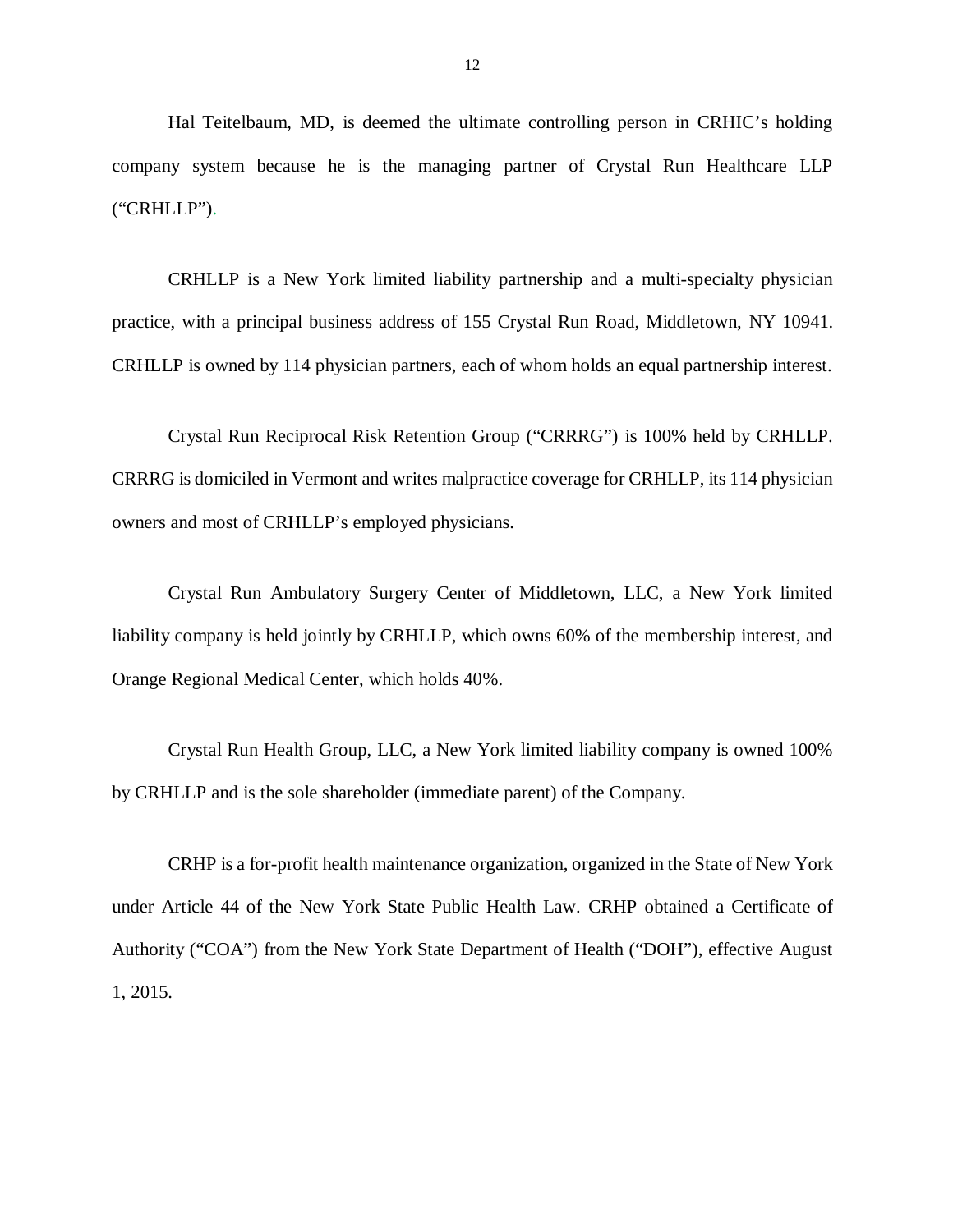New York Insurance Law Section 1505(c) states in part:

 "The superintendent's prior approval shall be required for the following transactions between a domestic controlled insurer and any person in its holding company system: sales, purchases, exchanges, loans or extensions of credit, or investments, involving five percent or more of the insurer's admitted assets at last year-end."

New York Insurance Law Section 1505(d)(3) states in part:

 "The following transactions between a domestic controlled insurer and any person in its holding company system may not be entered into unless the insurer has notified the superintendent in writing of its intention to enter into any such transaction at least thirty days prior thereto, or with regard to reinsurance treaties or agreements at least forty-five days prior thereto, or such shorter period as the superintendent may permit, and the superintendent has not disapproved it within such period:

(3) rendering of services on a regular or systematic basis;"

 Transactions with any Affiliates", approximately \$0.6 million and \$0.8 million paid to CRHP and Crystal Run Healthcare LLP, respectively for Management Agreements and Service Contracts. These amounts were 8.5% and 11.9% of CRHIC's admitted assets as of December 31, 2015, respectively. CRHIC violated Section 1505(c) of the New York Insurance Law ("NYIL") during 2015 as it conducted transactions over 5% of CRHIC's admitted assets at year-end without obtaining the Superintendent's approval. CRHIC reported in its December 31, 2015 Schedule Y – Part 2, "Summary of Insurer's

 CRHIC also entered into transactions with CRHLP during 2015 which involved rendering of services on a regular and systematic basis. CRHIC did not notify the Superintendent 30 days prior to entering into these transactions, as required by Section 1505(d)(3).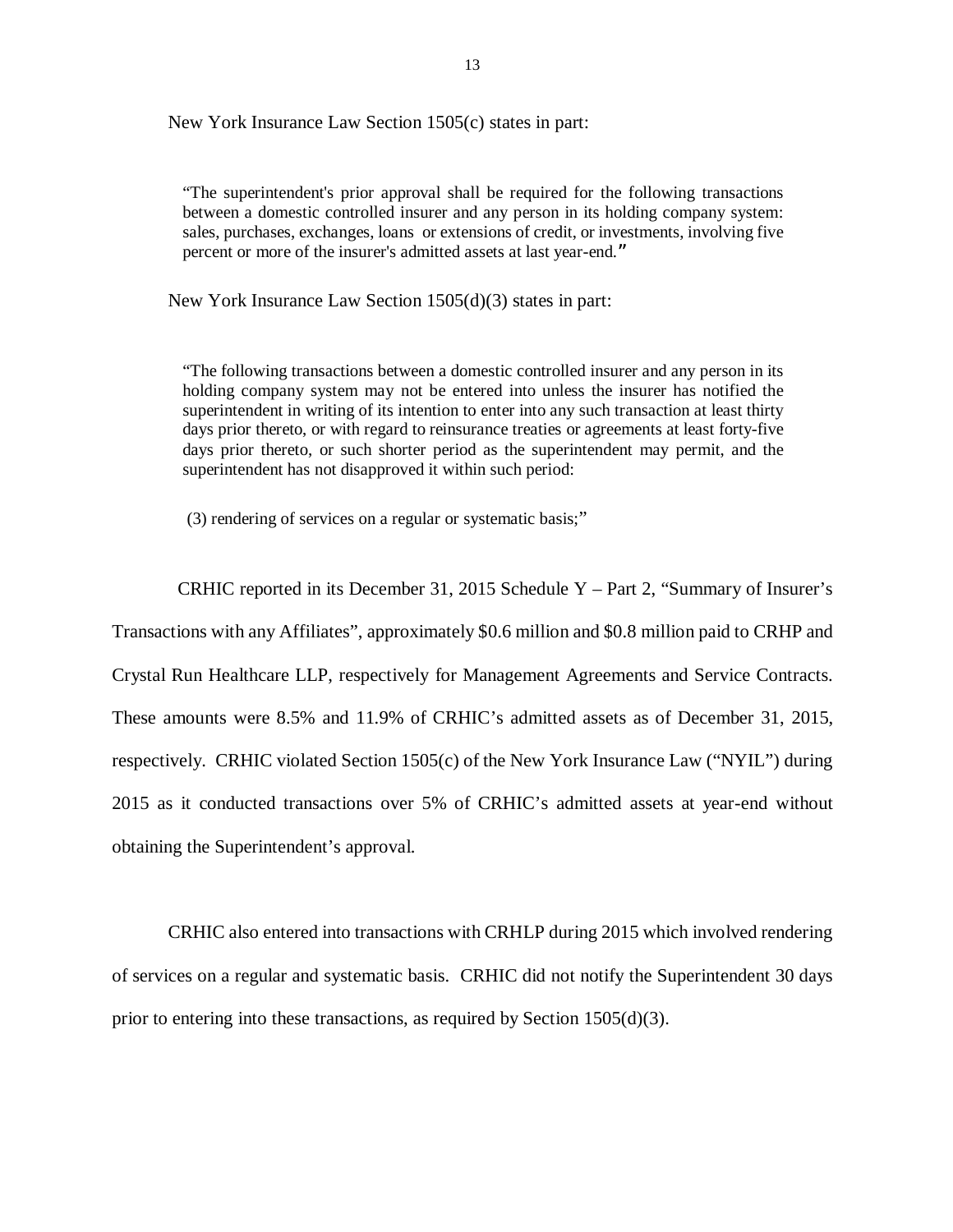It is recommended that the Company comply with the requirements of Section 1505(c) of the New York Insurance Law by obtaining prior approval from the superintendent for all Management Agreements and Service Contracts where the conducted transactions exceed five percent of CRHIC's admitted assets at year-end.

 It is also recommended that the Company comply with the requirements of Section 1505(d)(3) of the New York Insurance Law by providing the Superintendent written notice of its intention to enter into any transactions involving the rendering of services on a regular or systematic basis, at least thirty days prior thereto.

New York Insurance Law Section 1505(a) states in part:

 "Transactions within a holding company system to which a controlled insurer is a party shall be subject to the following:

(a) The terms shall be fair and equitable;

(b) Charges or fees for services performed shall be reasonable…"

New York Insurance Law Section 1505(b) states:

 "The books, accounts and records of each party to all such transactions shall be so maintained as to clearly and accurately disclose the nature and details of the transactions including such accounting information as is necessary to support the reasonableness of the charges or fees to the respective parties."

Part 106.6(b) of Insurance Regulation No. 30 (11 NYCRR 106.6) states:

 "The effects of the application, to each operating expense classification of all bases of allocation shall be shown on records kept in clear and legible form. Such records shall be readily available for examination."

 The Crystal Run Companies maintain an expense allocation agreement with their ultimate parent, CRHLLP and affiliates that was approved by the Department, effective January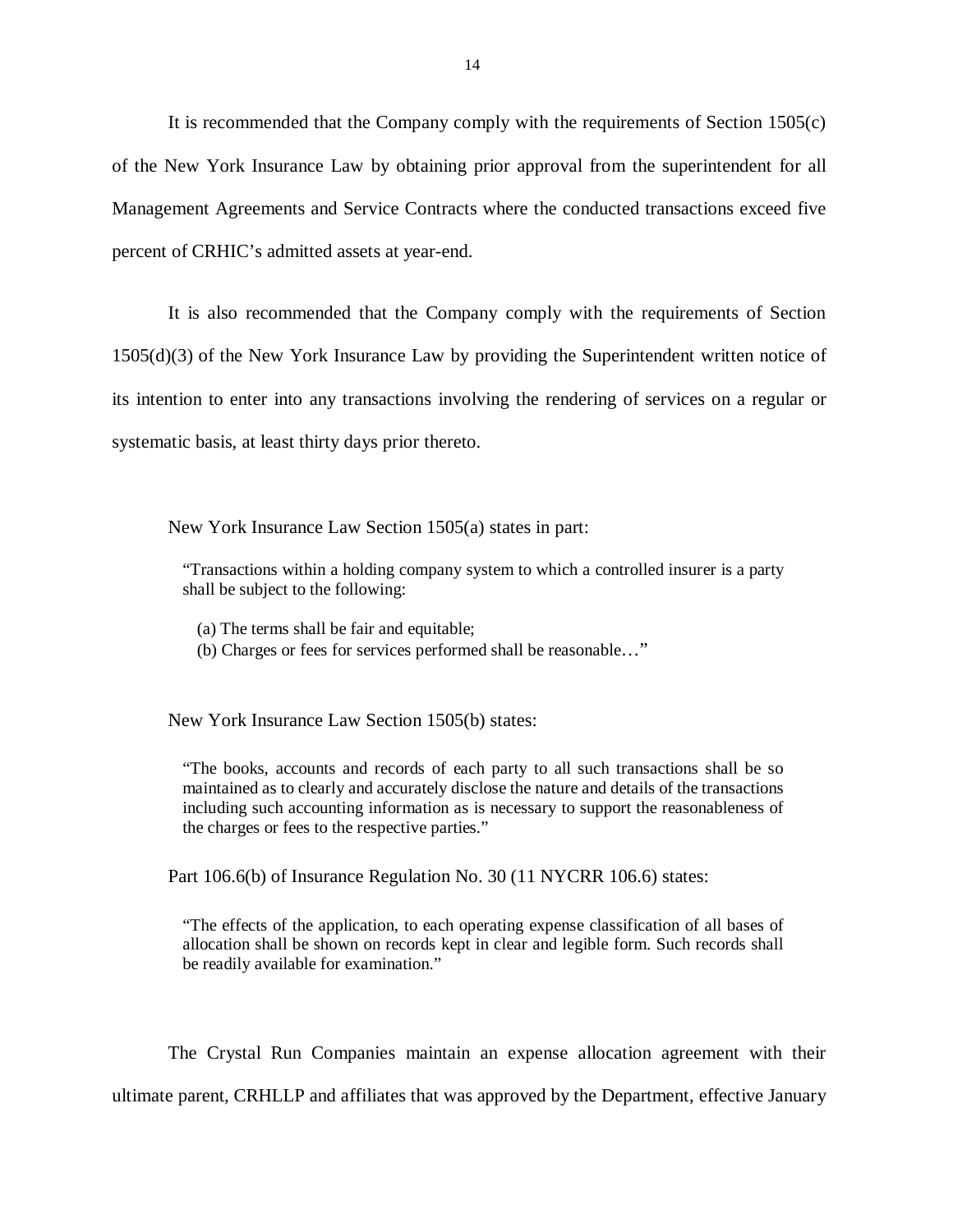<span id="page-16-0"></span> 1, 2016. However, CRHLLP allocated expenses to CRHIC in 2015, prior to the implementation of that agreement.

 The approved agreement, which was implemented subsequent to the examination, included the requirement that CRHLLP allocate expenses to the Company based on a special study to determine the expense cost of each employee. The Company did not comply with either the approved agreement or the cited statutory requirements, as no special studies were performed or documented to support the allocation of employee compensation from the Parent to the Company.

 It is recommended that the Company comply with the requirements of Sections 1505(a) and (b) of the New York Insurance Law and its own expense allocation agreement with regard to transactions within its holding company system.

 It is also recommended that the Company comply with Part 106.6 of Insurance Regulation No. 30 (11 NYCRR 106.6) by maintaining proper records to support the allocation percentages used for its expenses.

#### E. Significant operating ratios

 The following ratios have been computed as of December 31, 2015, based upon the results of this examination: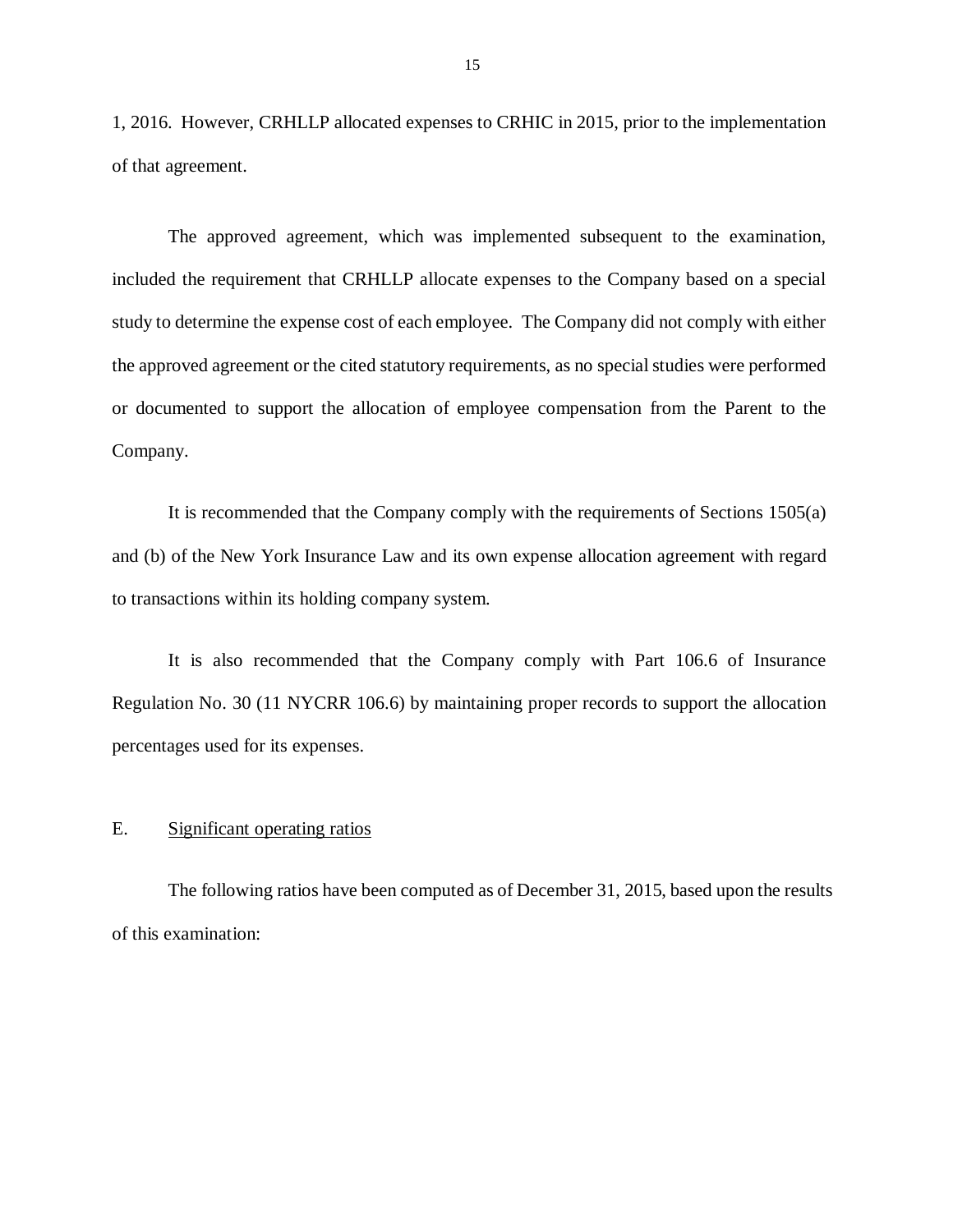| Net premiums written to capital and surplus | $0.88$ to 1  |
|---------------------------------------------|--------------|
| Uncollected premiums to surplus             | 2.8%         |
| Cash and invested assets to unpaid claims   | $6.1$ to $1$ |
| Surplus to unpaid claims                    | 213.1%       |

The above ratios fall within the NAIC benchmarks.

 The underwriting ratios presented below are on an earned-incurred basis for the year 2015.

|                                 | Amounts     | Percentage   |
|---------------------------------|-------------|--------------|
| Claims                          | \$1,883,209 | 88.35%       |
| Claims adjustment expenses      | 448,934     | 21.06%       |
| General administrative expenses | 3,252,999   | 152.61%      |
| Net underwriting loss           | (3,453,602) | $(162.02\%)$ |
| Net premiums earned             | \$2,131,539 | 100.00%      |

#### **3. MEDICAL LOSS RATIO REPORTING**

 The Company's 2015 Medical Loss Ratio ("MLR") Annual Reporting Forms were reviewed to determine compliance with Title 45 of the U.S. Code of Federal Regulations ("CFR") (45 CFR §158.110(b)), which implements Section 2718 of the Public Health Service Act (PHS Act). Section 2718 of the PHS Act, as added by the Affordable Care Act ("ACA"), generally requires health insurance companies to submit to the Secretary of the U.S. Department of Health and Human Services, an annual report on their MLRs. The MLR is the proportion of premium revenue expended by a company on clinical services and activities that improve health care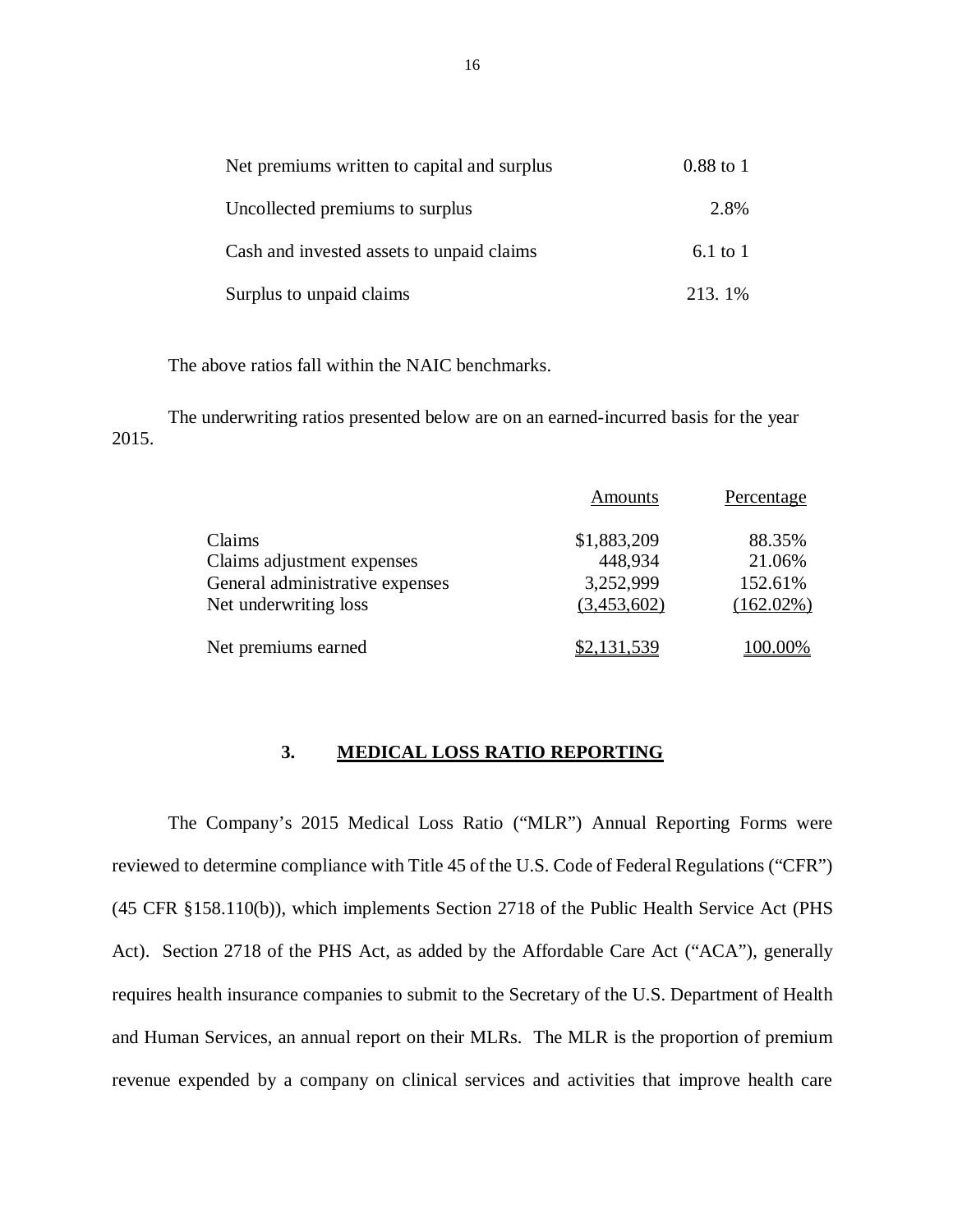<span id="page-18-0"></span> quality in a given state and market. Section 2718 of the PHS Act also requires a company to provide rebates to consumers if it does not meet the MLR standard (generally, 80% in the individual and small group markets and 85% in the large group market).

 This is the first examination of the Company's MLR Annual Reporting Form. The examination covered the reporting period from the Company's inception through December 31, 2015.

 2015. The examination was conducted in accordance with the Center for Consumer Information and Insurance Oversight ("CCIIO) Medical Loss Ratio Examination Handbook (the "MLR Handbook"). The MLR Handbook sets forth the guidelines and procedures for planning and performing an examination to evaluate the validity and accuracy of the data elements and calculated amounts reported on the MLR Reporting Form, and the accuracy and timeliness of any rebate payments. The examination included assessing the principles used and significant estimates made by the Company, evaluating the reasonableness of expense allocations, and determining compliance with relevant statutory accounting standards, MLR regulations and guidance, and the MLR Reporting Form Filing Instructions.

#### A. Medical Loss Ratio Reporting Form

 Title 45 of CFR §158.110(b) requires that a report for each MLR reporting year is to be submitted to the Secretary of the U.S. Department of Health and Human Services ("HHS") by July 31<sup>st</sup> of the year following the end of an MLR reporting year, on a form and in the manner prescribed by the Secretary of HHS. Based on the examiner's review, CRHIC failed to file an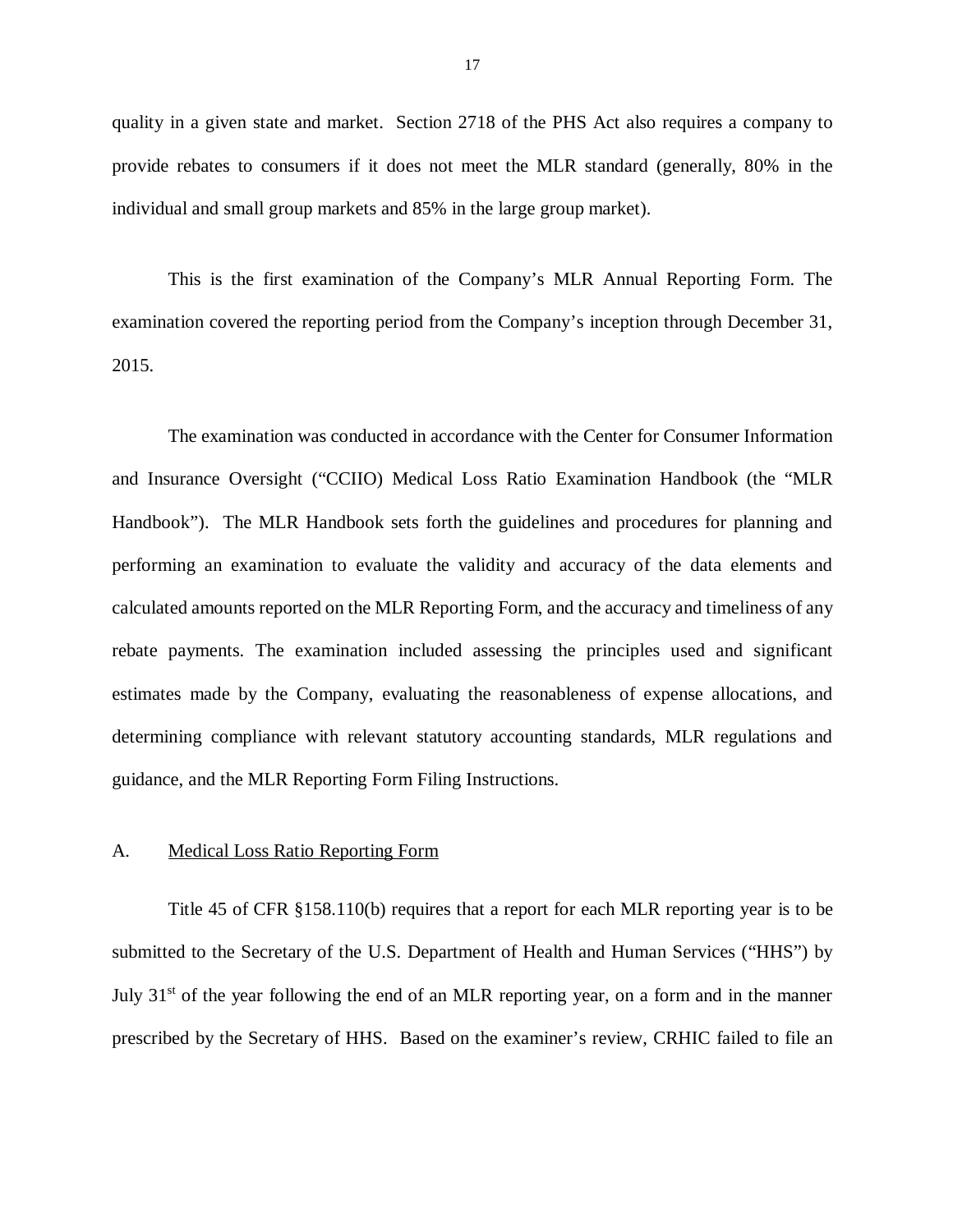acceptable form by July 31, 2016 for the 2015 reporting year, and therefore was not in compliance with Title 45 CFR §158.110(b). CRHIC did file a Report after being advised of its omission.

 Title 45 CFR §158.210 (c) requires that an issuer must provide a rebate to enrollees if the issuer has an MLR of less than 80% for the individual and small group markets and 85% in the large group market. The Company's MLR and rebate calculation from the MLR Annual Reporting Form, was as follows:

| <b>MLR Components</b>                            | <b>Small Group</b> | <b>Large Group</b> |  |
|--------------------------------------------------|--------------------|--------------------|--|
|                                                  |                    |                    |  |
| <b>Adjusted Incurred Claims</b>                  | \$<br>1,026,862    | \$<br>360,301      |  |
|                                                  |                    |                    |  |
| <b>Plus:</b> Quality Improvement Expenses        | $\overline{0}$     | $\boldsymbol{0}$   |  |
| Net expected risk adjustment<br>payments         | 578,572            |                    |  |
|                                                  |                    |                    |  |
| <b>MLR Numerator</b>                             | \$1,605,434        | \$360,301          |  |
| Premium Earned                                   | 1,429,054          | \$786,305          |  |
|                                                  |                    |                    |  |
| Less: Federal & State Taxes and                  |                    |                    |  |
| Licensing/Regulatory Fees                        | 54,152             | 5,146              |  |
| <b>MLR Denominator</b>                           | \$1,374,902        | \$781,159          |  |
|                                                  |                    |                    |  |
| Preliminary MLR Before Credibility<br>Adjustment | 116.7%             | 46.1%              |  |
| <b>Credibility Adjustment</b>                    | $0\%$              | 0%                 |  |
| <b>Credibility-Adjusted MLR</b>                  | $+80%$             | $+85%$             |  |
|                                                  |                    |                    |  |
| <b>MLR Standard</b>                              | 80 %               | 85 %               |  |
|                                                  |                    |                    |  |
| <b>Rebate Amount</b>                             | \$0                | \$0                |  |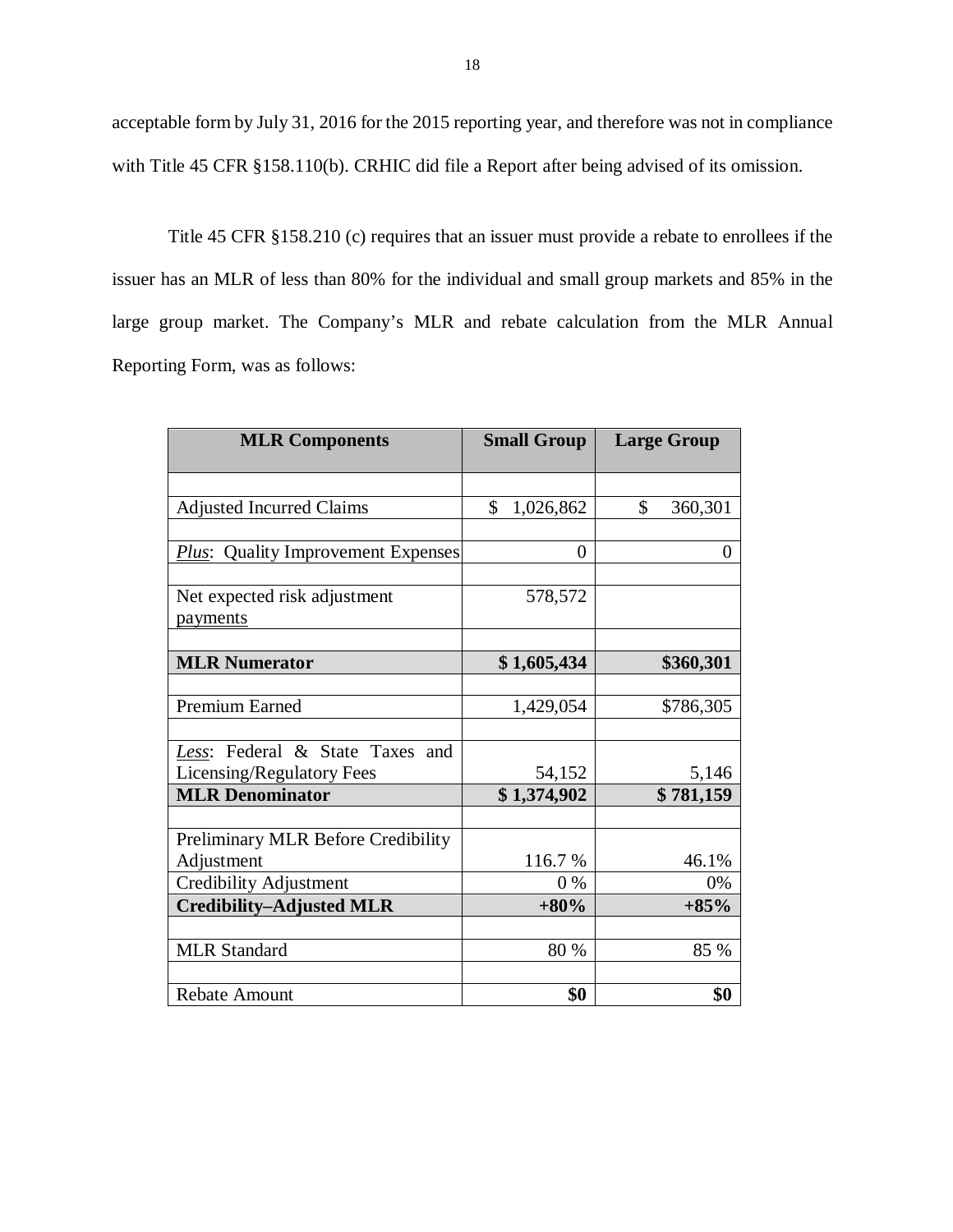#### <span id="page-20-0"></span>B. Medical Loss Ratio Numerator

 According to Title 45 of CFR §158.221(b), the numerator of the MLR calculation is comprised of incurred claims, as defined in 45 CFR §158.140, plus expenditures for activities that improve health care quality, as defined in Title 45 CFR §158.150, and Title 45 CFR §158.151. The examiner verified the data used to calculate the numerator and noted that the Company did not account for Quality Improvement expenses. The inclusion of these expenses would have increased the medical loss ratio and thus, served to reduce the possibility of the Company having to pay rebates.

#### C. Medical Loss Ratio Denominator

 According to 45 CFR §158.22(c), the denominator of the MLR calculation is comprised of premium revenue, as defined in 45 CFR §158.130, minus federal and state taxes and licensing and regulatory fees, described in 45 CFR §158.161(a), and 45 CFR §158.162(a)(1) and (b)(1). The examiner verified the data used to calculate the denominator and noted that the Company failed to account for agent commissions in its calculations. The inclusion of these expenses would have increased the medical loss ratio and thus, served to reduce the possibility of the Company having to pay rebates.

#### D. Credibility Adjustment

 According to 45 CFR §158.230, the credibility of an issuer's experience is based upon the number of life-years covered by the issuer. Life-years means the total number of months of coverage for enrollees whose premiums and claims experience is included in the report to the Secretary required by §158.110 of this part, divided by 12. Part 45 CFR §158.230(c)(3) stipulates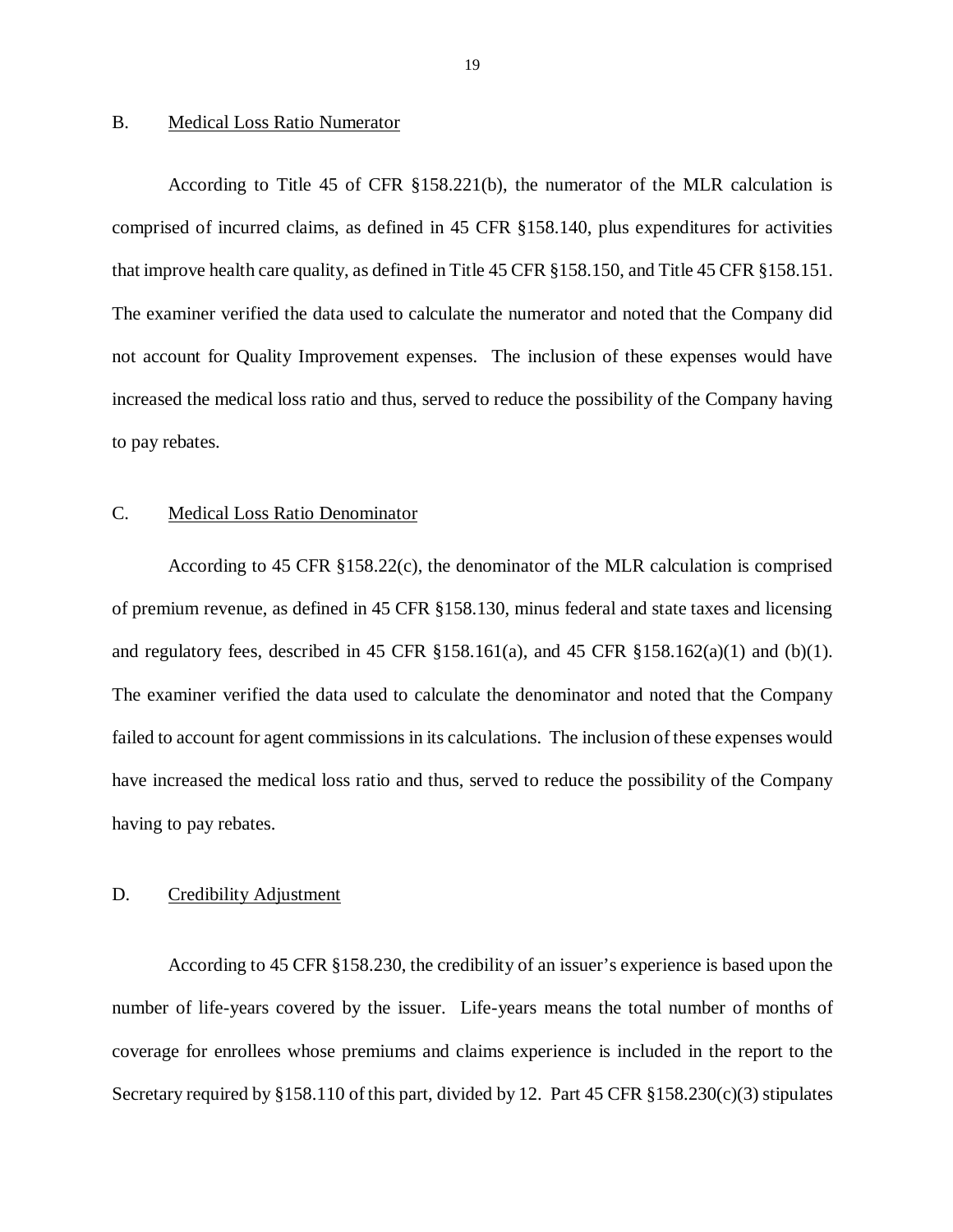<span id="page-21-0"></span> that an MLR is non-credible if it is based on experience of less than 1,000 lives. The Company's calculated Life-Years was below that level and so, under Part 45 CFR §158.230(d), the Company's MLR is presumed to exceed the minimum percentage required by §158.210 or §158.211 of this subpart and so, no rebate is required.

 It is recommended that the Company comply with Title 45 of the U.S. Code Federal Regulations (CFR) §158.110(b) and file a Medical Loss Ratio reporting form by the filing deadline.

#### **4. FINANCIAL STATEMENTS**

 The following statements show the assets, liabilities, and surplus as of December 31, 2015, as contained in the Company's 2015 filed annual statement, a condensed summary of operations and a reconciliation of the surplus account for each of the years under review. The examiner's review of a sample of transactions did not reveal any differences which materially affected the Company's financial condition as presented in its financial statements contained in the December 31, 2015 filed annual statement.

 The firm of PKF O'Connor Davies was retained by the Company to audit the Company's combined statutory bases statements of financial position for the year ended December 31, 2015, and the related statutory-basis statements of operations, surplus, and cash flows for the year then ended. ended.<br>PKF O'Connor Davies concluded that the statutory financial statements presented fairly,

in all material respects, the financial position of the Company's at the respective audits date.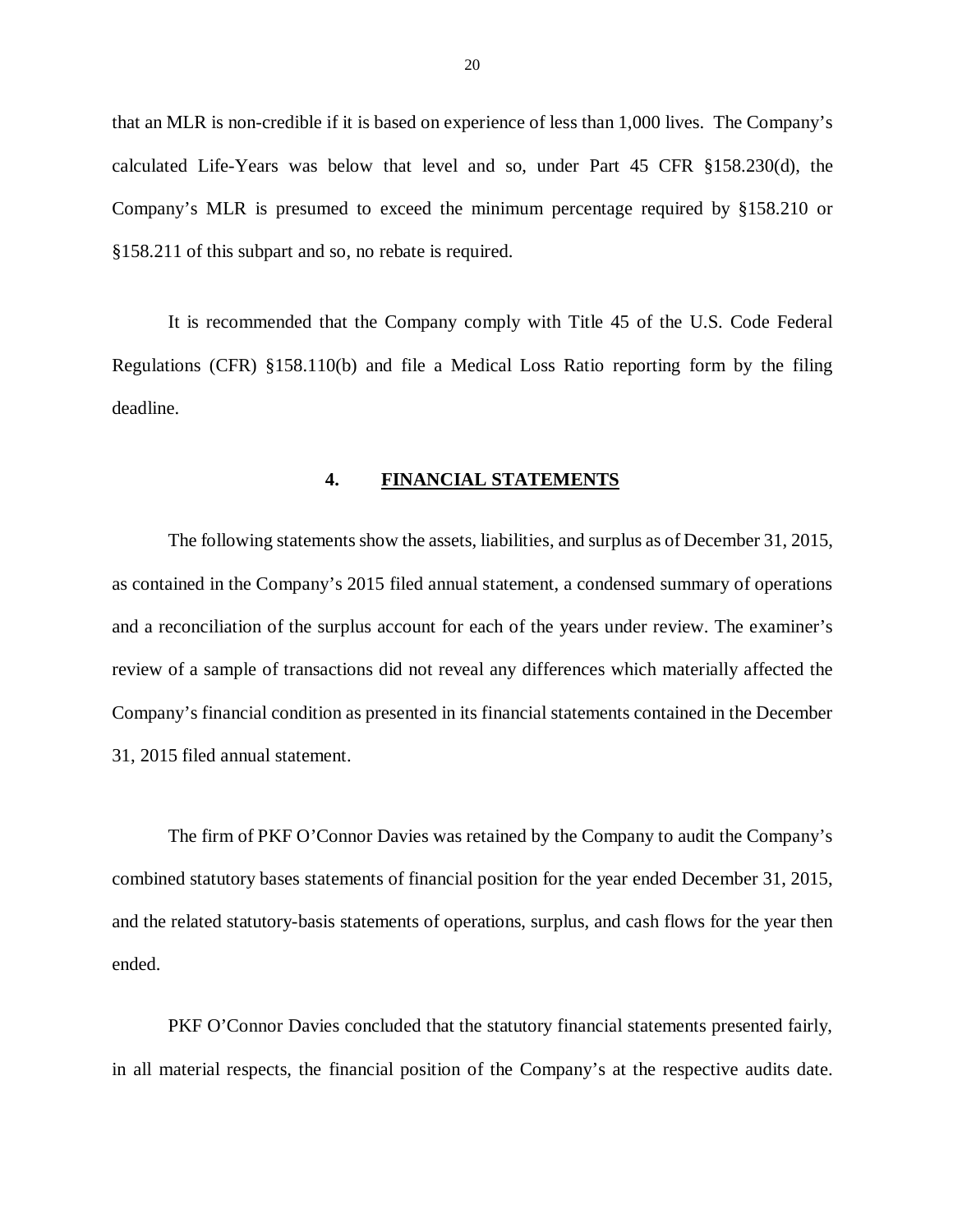Balances reported in these audited financial statements were reconciled to the corresponding year's annual statement with no discrepancies noted.

A. Balance Sheet

 Common stocks 67,676 **Total assets**  Claims unpaid Unpaid claims adjustment expense Premiums received in advance General expenses due and accrued Amount due to parent, subsidiaries and **Total Liabilities**  Capital and Surplus Common capital stock Gross paid-in and contributed surplus  $(4,388,867)$ Total capital and surplus  $\frac{\$ 2,411,133}$ Total liabilities and surplus  $$6,916,452$ Assets Cash Uncollected premiums \$6,848,473 303  $$6,916,452$ **Liabilities** affiliates \$ 1,131,528 33,946 416,689 559,462 2,363,694  $$4,505,319$ Unassigned surplus \$ 200,000 6,600,000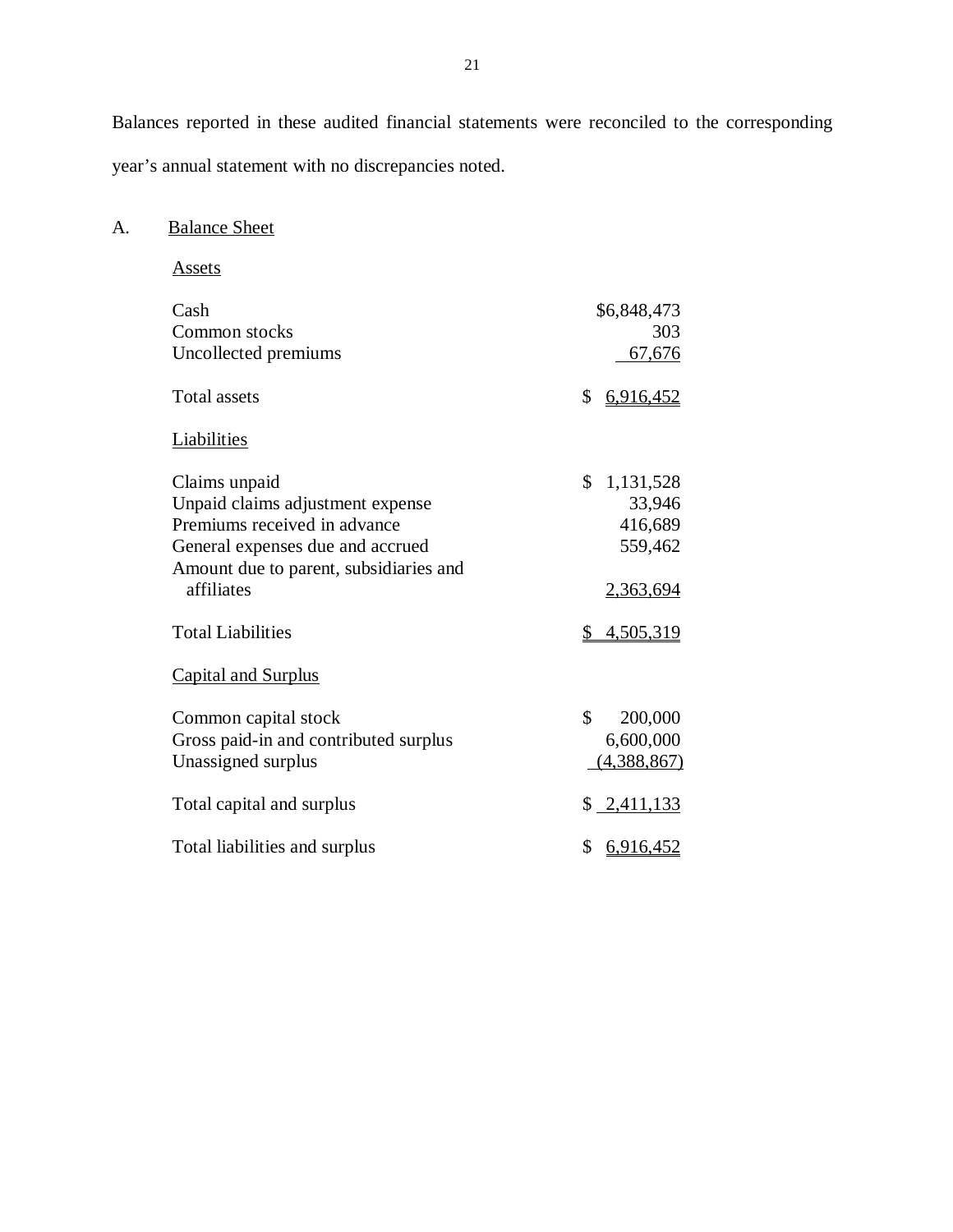#### <span id="page-23-0"></span>B. Statement of Revenue and Expenses and Change in Capital and Surplus

 Capital and surplus decreased during the examination period, January 1, 2015 through December 31, 2015, detailed as follows:

| <u>Revenue</u>                                                                                                                                 |                                                           |                                |
|------------------------------------------------------------------------------------------------------------------------------------------------|-----------------------------------------------------------|--------------------------------|
| Net premium income                                                                                                                             |                                                           | \$2,131,539                    |
| <b>Expenses</b>                                                                                                                                |                                                           |                                |
| Hospital/medical benefits<br>Other professional services<br>Emergency room and out of area<br>Prescription drugs<br>Total hospital and medical | \$1,550,777<br>84,560<br>71,409<br>176,463<br>\$1,883,209 |                                |
| Administrative expenses                                                                                                                        |                                                           |                                |
| Claim adjustment expenses<br>General administrative expenses<br>Total administrative expenses<br>Total underwriting deductions                 | \$<br>448,934<br>3,252,999<br>\$3,701,933                 | 5,585,141                      |
| Net underwriting loss                                                                                                                          |                                                           | $$$ (3,453,602)                |
| Net investment income earned<br>Net realized capital gain (or loss)<br>Net investment gains                                                    | 1,463<br>$\boldsymbol{0}$                                 | $\mathcal{S}$<br><u>1,463</u>  |
| Net loss before federal income taxes<br>Federal income taxes incurred<br>Net loss                                                              |                                                           | (3,452,139)<br>$$$ (3,452,139) |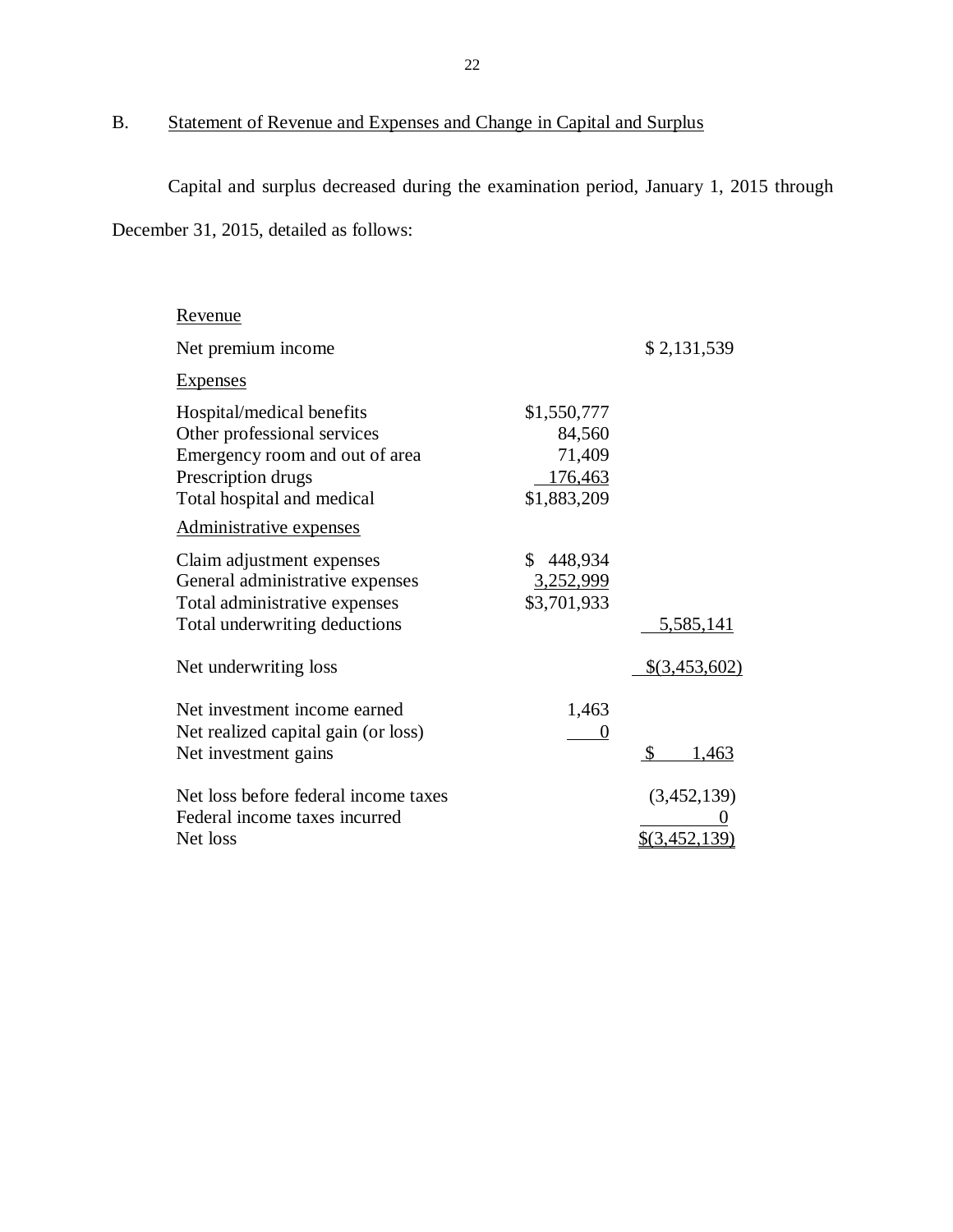| examination, as of December 29, 2014      |                |                |                | \$6,800,000   |
|-------------------------------------------|----------------|----------------|----------------|---------------|
|                                           | Gains in       |                | Losses in      |               |
|                                           | <b>Surplus</b> |                | <b>Surplus</b> |               |
| Net loss                                  |                |                | \$3,452,139    |               |
| Change in net unrealized capital gains    | \$             | $\overline{0}$ |                |               |
| Change in non-admitted assets             |                | $\overline{0}$ |                |               |
| Capital Changes: paid in:                 |                | 0              |                |               |
| Surplus adjustments: paid in:             |                | $\overline{0}$ |                |               |
| Aggregate write-ins for losses in surplus |                |                |                |               |
| Prior year pre-operational costs          |                |                | 936,727        |               |
|                                           |                |                |                |               |
|                                           |                |                |                |               |
| Net change in capital and surplus         |                |                |                | \$(4,388,866) |
|                                           |                |                |                |               |
| Capital and surplus, per report on        |                |                |                |               |
| examination, as of December 31, 2015      |                |                |                | \$2,411       |

#### **5. SUBSEQUENT EVENTS**

 On December 29, 2017, the Department approved the acquisition of Crystal Run Health Insurance Company by Crystal Run Health Transformation Holdings, LLC (owned 66.67% by the Crystal Run Branch and 33.33% by the Montefiore Branch).

 The Montefiore Branch includes CRHT Acquisition, Inc. a New York Limited Liability Company and CRHT's 33.33% membership interest holder ("CRHT Acquisition"); Montefiore Consolidated Ventures, Inc., a New York corporation and CRHT Acquisition's sole shareholder("MCV"); Montefiore Health System Inc. a New York not-for-profit corporation and MCV's sole shareholder ("MHS"); and Montefiore Medicine Academic Health System, Inc., a New York not-for-profit corporation and MHS's sole member ("MMAHS").

Capital and surplus, per report on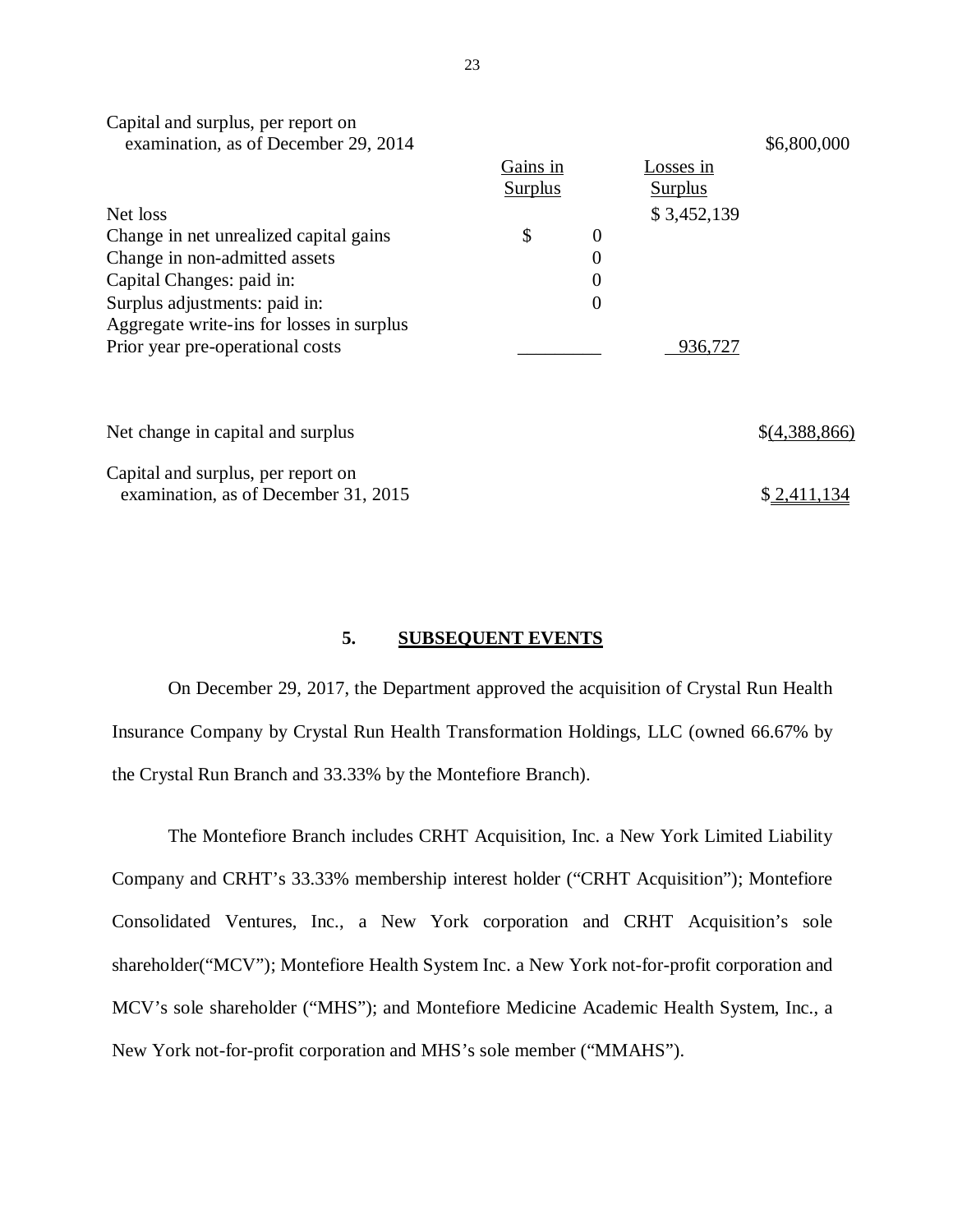Crystal Run and Montefiore's stated objective was to create a linkage between two healthcare providers which are equally focused on the reform of the healthcare delivery system in the Hudson Valley region of New York State, and the Bronx and Westchester counties abutting the Hudson Valley.

 The Crystal Run medical practice consisted of over 400 physicians and allied health professionals, while Montefiore and its controlled affiliated hospitals and healthcare providers employ approximately 3,350 physicians and operate nine acute care hospitals and approximately 189 outpatient centers.

 Subsequent to the examination date, the Company received loans from the Parent, under New York Insurance Law §1307, in the amounts of \$1,591,596 and \$265,000 effective June 30, 2016 and December 31, 2016, respectively.

 Additionally, the following amounts of paid-in capital were infused into the Company by Crystal Run Health Group, LLC on the dates noted:

| January 30, 2017 | 400,000     |
|------------------|-------------|
| January 31, 2017 | 1,895,000   |
| March 31, 2017   | 450,000     |
| April 28, 2017   | 150,000     |
| May 31, 2017     | 765,000     |
| July 12, 2017    | 1,854,275   |
| October 12, 2017 | 1,144,000   |
|                  |             |
| Total            | \$6,658,275 |

 For the above listed amounts of \$400,000 on January 30, 2017 and \$1,895,000 on January 31, 2017, the Company did not obtain the prior approval of the Department, in violation of New York Insurance Law section 1505(c) as cited in Section 2 D of this report.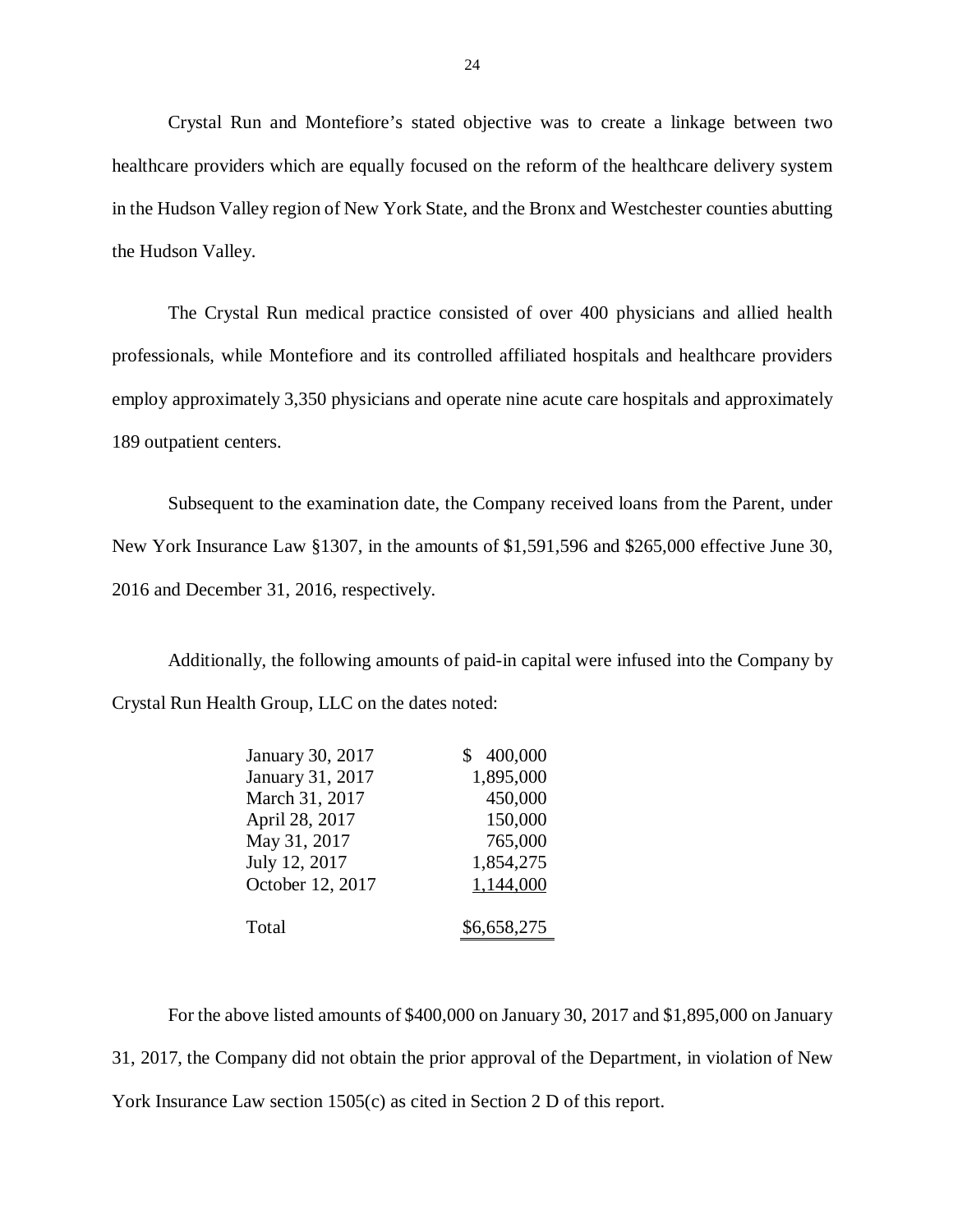It is recommended that the Company comply with the requirements of Section 1505(c) of the New York Insurance Law by obtaining the prior approval of the superintendent for sales, purchases, exchanges, loans or extensions of credit, or investments, involving five percent or more of the Company's admitted assets at last year-end.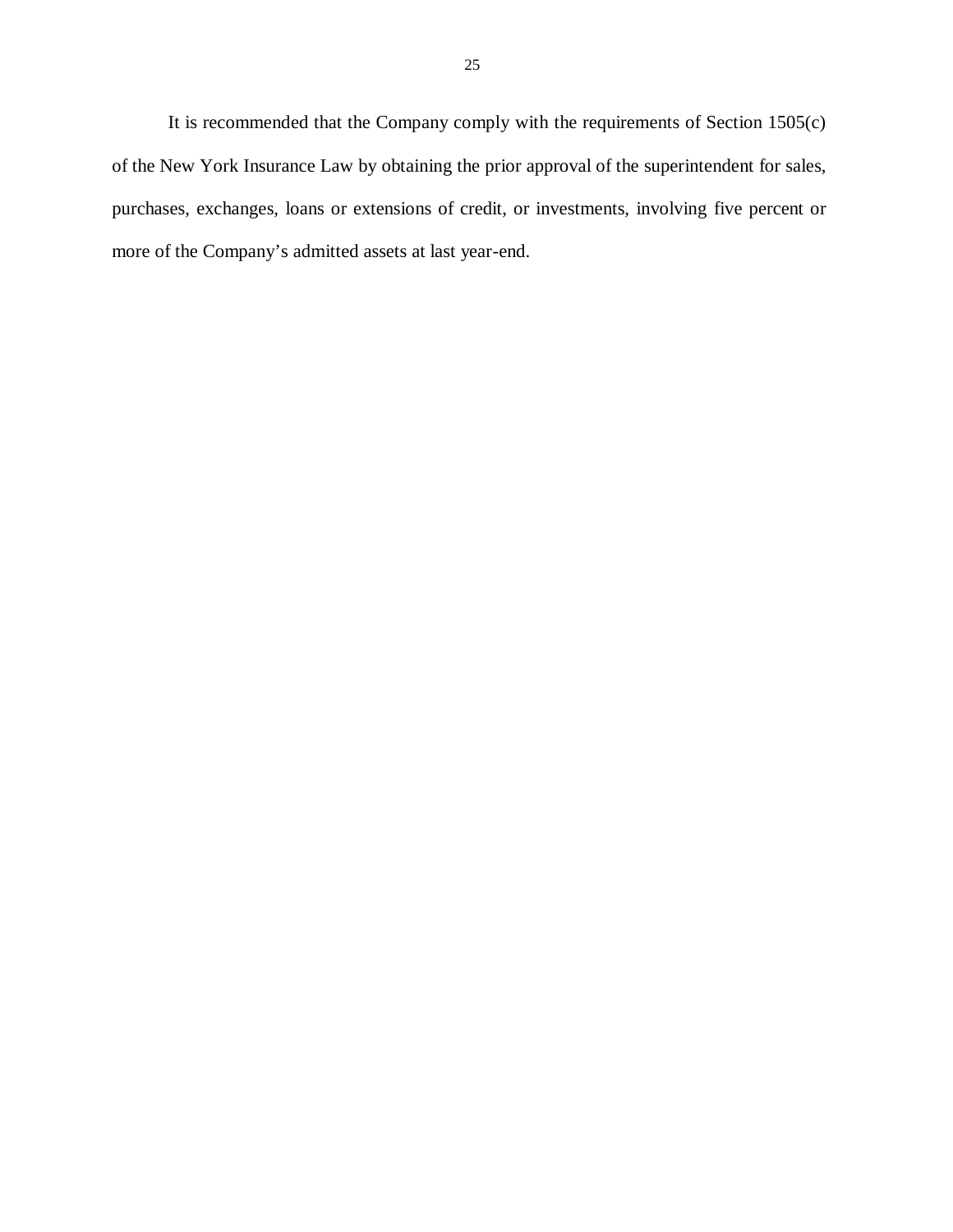#### <span id="page-27-0"></span>**6. SUMMARY OF COMMENTS AND RECOMMENDATIONS**

#### *PAGE NO. PAGE NO.*

#### **Enterprise Risk Management**

A. Enterprise Risk Management<br>It is recommended that CRHIC comply with Part 82.2(a) of <sup>7</sup> Insurance Regulation No. 203 (11 NYCRR 82) by adopting a formal enterprise risk management function.

#### B. Insurance Regulation No. 118

1t is recommended that the Crystal Run Companies comply with  $\frac{9}{9}$  Part 89.2(c) of Insurance Regulation No. 118 (11 NYCRR 89.2) by formally designating each respective company's entire Board of Directors or a group of individuals to constitute its audit committee.

# committee.<br>C. Holding Company System

- i. It is recommended that the Company comply with the 14 requirements of Section 1505(c) of the New York Insurance Law by obtaining prior approval from the superintendent for all Management Agreements and Service Contracts where the conducted transactions exceed five percent of CRHIC's admitted assets at year-end.
- ii. It is also recommended that the Company comply with the  $\frac{14}{14}$  requirements of Section 1505(d)(3) of the New York Insurance Law by providing the superintendent written notice of its intention to enter into any transactions involving the rendering of services on a regular or systematic basis, at least thirty days prior thereto.
- iii. It is recommended that the Company comply with the 15 requirements of Sections 1505(a) and (b) of the New York Insurance Law and its own expense allocation agreement with regard to transactions within its holding company system.

26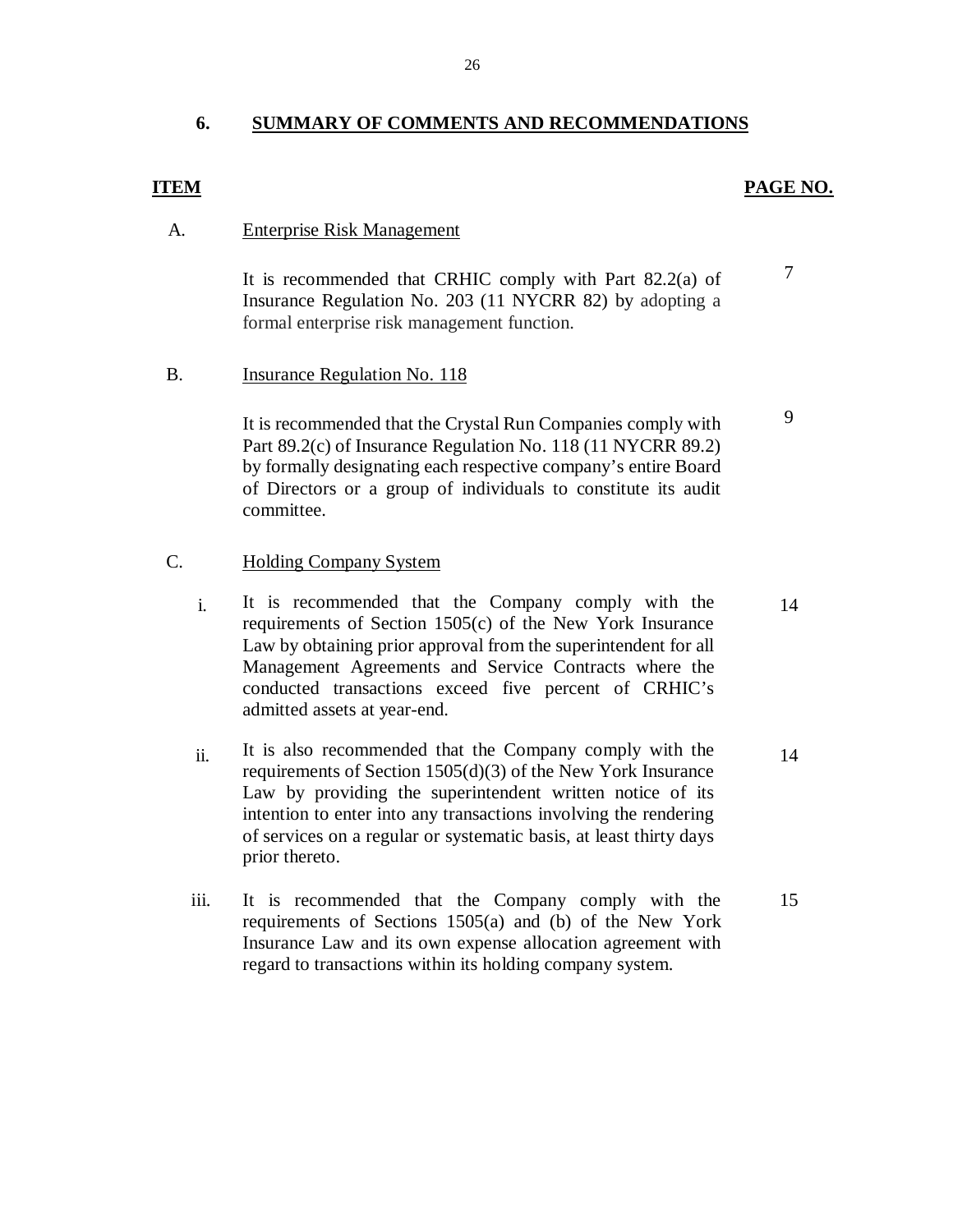#### **ITEM** PAGE NO.

 iv. It is also recommended that the Company comply with Part 106.6 of Insurance Regulation No. 30 (11 NYCRR 106.6) by maintaining proper records to support the allocation percentages used for its expenses. 15

#### D. Medical Loss Ratio

 It is recommended that the Company comply with Title 45 of the U.S. Code Federal Regulations (CFR) §158.110(b) and file a Medical Loss Ratio reporting form by the filing deadline. 20

#### E Subsequent Events

.

 requirements of Sections 1505(c) of the New York Insurance Law by obtaining the prior approval of the superintendent for sales, purchases, exchanges, loans or extensions of credit, or investments, involving five percent or more of the Company's admitted assets at last year-end. It is recommended that the Company comply with the

25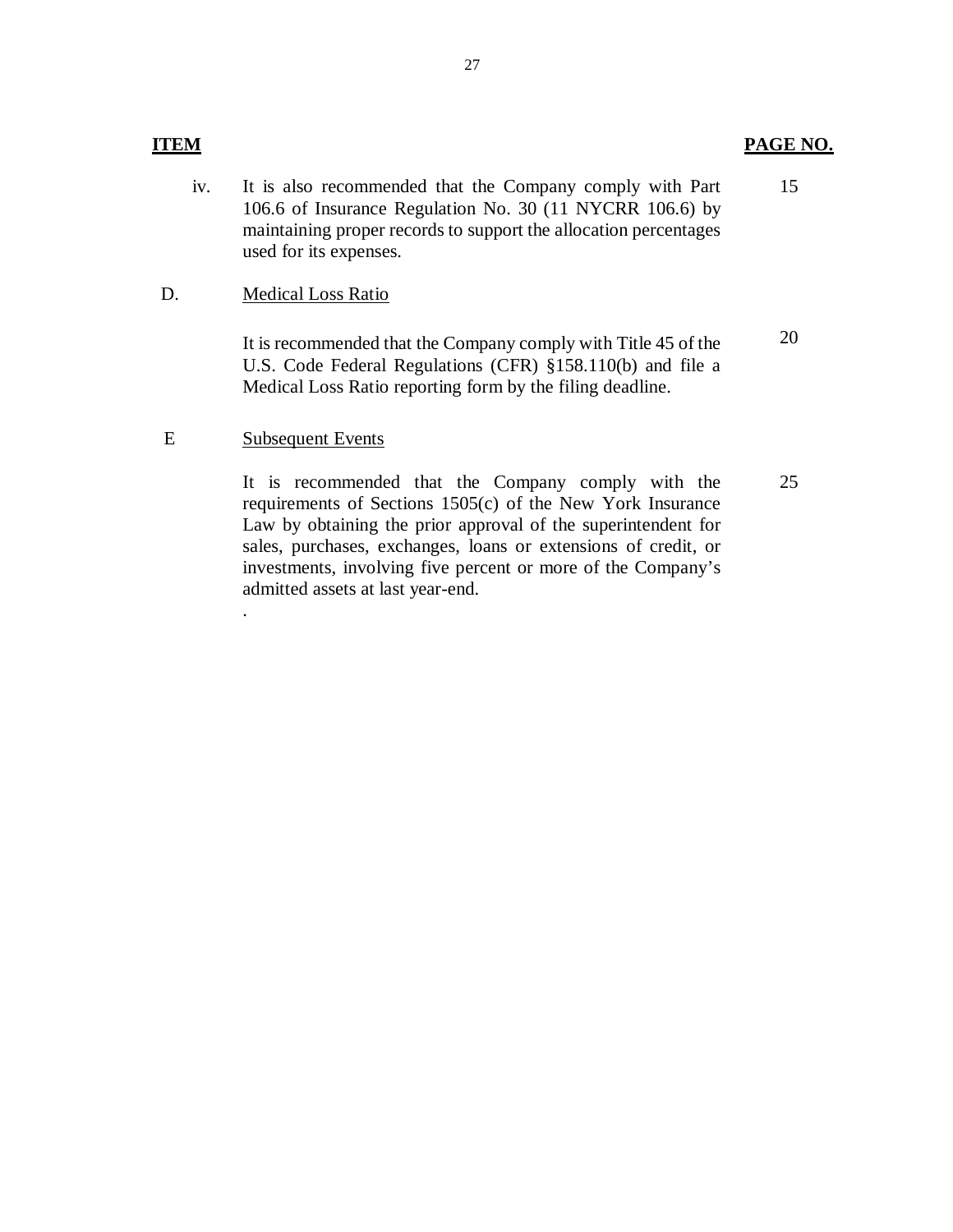Respectfully submitted,

 Jeffrey Usher Principal Insurance Examiner \_\_\_\_\_\_\_\_\_\_\_\_\_\_\_\_\_\_\_\_\_\_\_\_

### STATE OF NEW YORK ) COUNTY OF NEW YORK ) ) SS. )

JEFFREY USHER, being duly sworn, deposes and says that the foregoing report submitted by him is true to the best of his knowledge and belief.

> Jeffrey Usher \_\_\_\_\_\_\_\_\_\_\_\_\_\_\_\_\_\_\_\_\_\_\_\_

Subscribed and sworn to before me

this \_\_\_\_\_\_\_\_\_\_ day of \_\_\_\_\_\_\_\_\_\_\_\_\_\_\_\_\_\_ 2018.